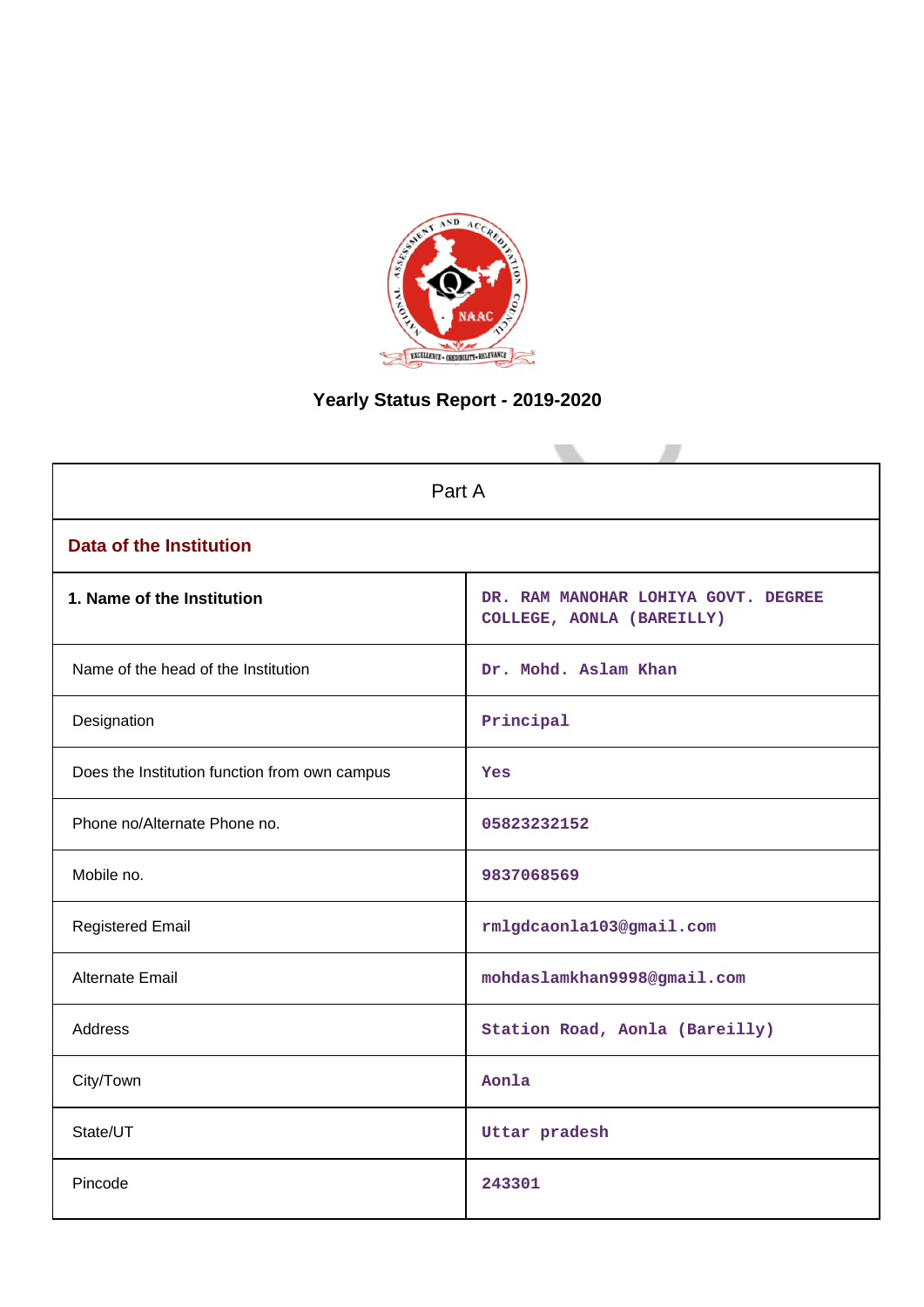| 2. Institutional Status                        |                                                                       |  |  |
|------------------------------------------------|-----------------------------------------------------------------------|--|--|
| Affiliated / Constituent                       | Affiliated                                                            |  |  |
| Type of Institution                            | Co-education                                                          |  |  |
| Location                                       | Rural                                                                 |  |  |
| <b>Financial Status</b>                        | state                                                                 |  |  |
| Name of the IQAC co-ordinator/Director         | Mr. Alok Gupta                                                        |  |  |
| Phone no/Alternate Phone no.                   | 05823232152                                                           |  |  |
| Mobile no.                                     | 9411933205                                                            |  |  |
| <b>Registered Email</b>                        | rmlgdcaonla103@gmail.com                                              |  |  |
| Alternate Email                                | alokgupta.alokgupta@gmail.com                                         |  |  |
| 3. Website Address                             |                                                                       |  |  |
| Web-link of the AQAR: (Previous Academic Year) | http://www.gdcaonla.org/images/agar<br>report/AQAR Report 2018-19.pdf |  |  |
| 4. Whether Academic Calendar prepared during   | Yes                                                                   |  |  |

**the year** if yes,whether it is uploaded in the institutional website: [http://www.gdcaonla.org/index.php/other](http://www.gdcaonla.org/index.php/other-details/calendar)[details/calendar](http://www.gdcaonla.org/index.php/other-details/calendar)

# **5. Accrediation Details**

| Cycle | Grade | <b>CGPA</b> | Year of<br>Accrediation | Validity                 |                          |
|-------|-------|-------------|-------------------------|--------------------------|--------------------------|
|       |       |             |                         | Period From              | Period To                |
|       | в     | 2.51        | 2011                    | $27 - Mar - 2011$        | $26 - \text{Mar} - 2016$ |
|       | в     | 2.06        | 2017                    | $22 - \text{Feb} - 2017$ | $21 - \text{Feb} - 2022$ |

# **6. Date of Establishment of IQAC 13-Nov-2010**

# **7. Internal Quality Assurance System**

| Quality initiatives by IQAC during the year for promoting quality culture |                 |                                       |  |
|---------------------------------------------------------------------------|-----------------|---------------------------------------|--|
| Item / Title of the quality initiative by<br>IQAC                         | Date & Duration | Number of participants/ beneficiaries |  |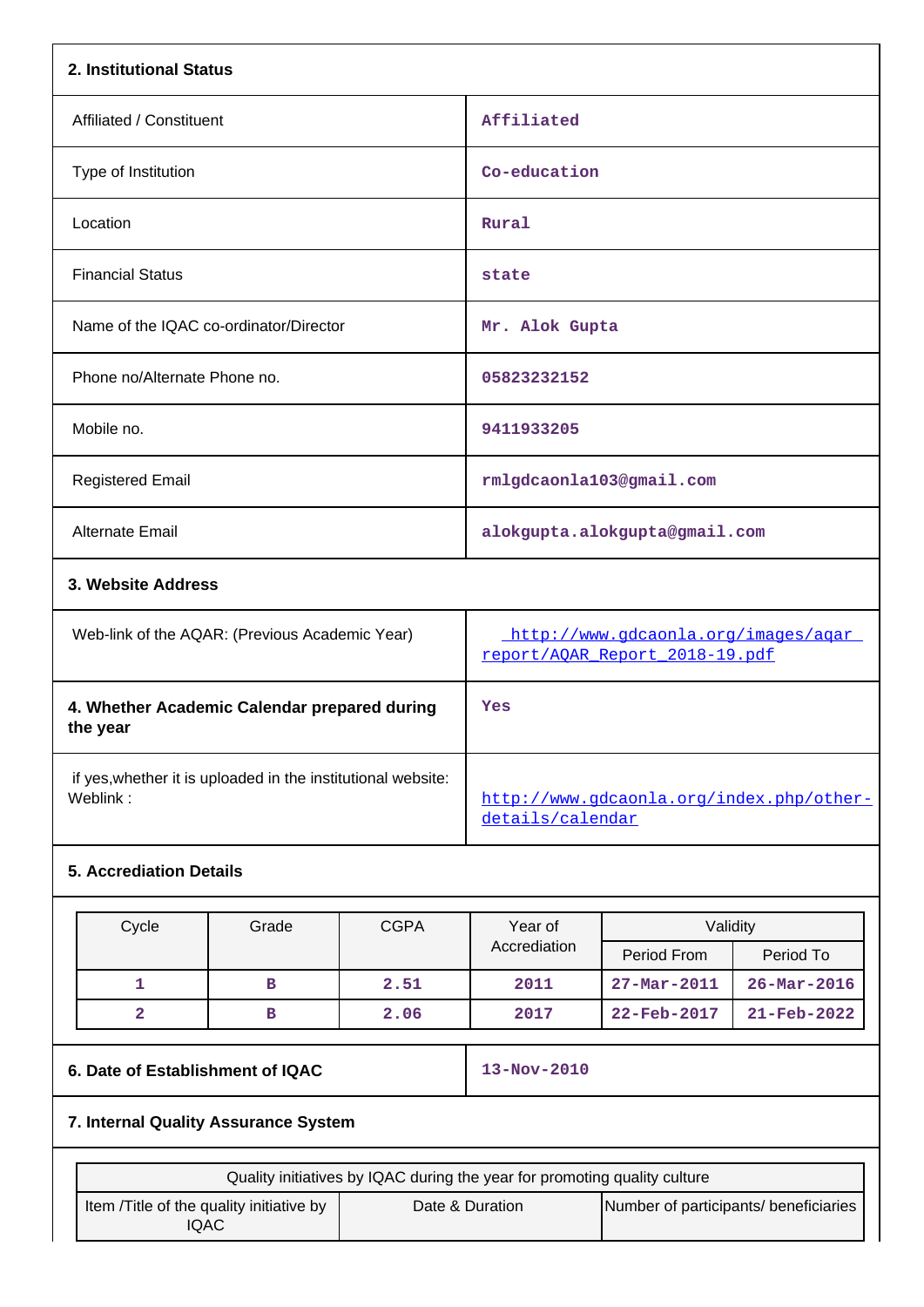| Meeting conducted for<br>reformation of IQAC                        | $30 - Ju1 - 2019$<br>01        | 8  |  |
|---------------------------------------------------------------------|--------------------------------|----|--|
| Meeting conducted for<br>preparing annual working<br>plan           | $06 - Sep - 2019$<br>01        | 8  |  |
| Meeting conducted to<br>finalised previous year<br><b>AQAR</b>      | $07 - Nov - 2019$<br>01        | 9  |  |
| Workshop on UGC NET/JRF                                             | $14 - Nov - 2019$<br>01        | 70 |  |
| Debate competition                                                  | $26 - Nov - 2019$<br>01        | 75 |  |
| Seminar on Human Rights                                             | $10 - Dec - 2019$<br>01        | 70 |  |
| A meeting conducted to<br>review the current<br>session annual plan | 14-Dec-2019<br>01              | 8  |  |
| Computer training<br>workshop                                       | $14 - \text{Feb} - 2020$<br>01 | 80 |  |
| No Files Uploaded !!!                                               |                                |    |  |

### **8. Provide the list of funds by Central/ State Government- UGC/CSIR/DST/DBT/ICMR/TEQIP/World Bank/CPE of UGC etc.**

| Institution/Departmen<br>t/Faculty                        | Scheme                     | <b>Funding Agency</b> | Year of award with<br>duration | Amount   |
|-----------------------------------------------------------|----------------------------|-----------------------|--------------------------------|----------|
| Dr.R.M.L. Govt.<br>Degree College,<br>Aonla, Bareilly     | Salary,<br>Arrears, Others | Govt. of U.P.         | 2020<br>365                    | 15898777 |
| Dr. R.M.L.<br>Govt. Degree<br>College, Aonla,<br>Bareilly | <b>RUSA</b>                | Govt. of U.P.         | 2019<br>365                    | 5000000  |
| No Files Uploaded !!!                                     |                            |                       |                                |          |

| 9. Whether composition of IQAC as per latest<br><b>NAAC</b> guidelines:                                            | Yes       |
|--------------------------------------------------------------------------------------------------------------------|-----------|
| Upload latest notification of formation of IQAC                                                                    | View File |
| 10. Number of IQAC meetings held during the<br>year :                                                              | 4         |
| The minutes of IQAC meeting and compliances to the<br>decisions have been uploaded on the institutional<br>website | Yes       |
| Upload the minutes of meeting and action taken report                                                              | View File |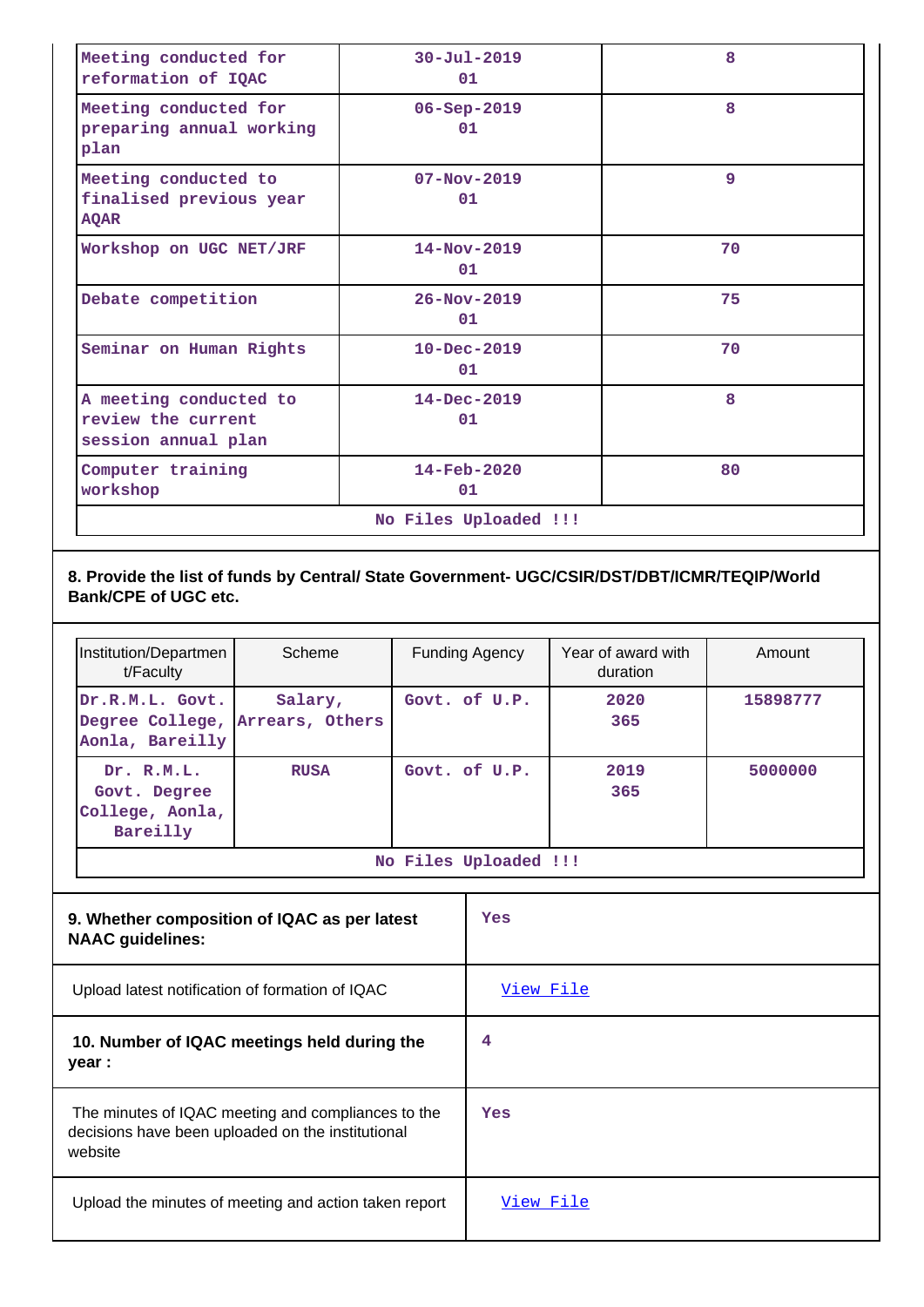#### **12. Significant contributions made by IQAC during the current year(maximum five bullets)**

**Conducted 04 meetings of IQAC regarding formation of IQAC and academic administrative quality enhancement in the institution**

**Conducted workshops on UGC NET/JRF preparation & Computer training**

**Conducted seminar on Human Rights**

**Prepared AQAR of session 2018-19**

**Prepared IQAC annual calendar**

 **No Files Uploaded !!!**

**13. Plan of action chalked out by the IQAC in the beginning of the academic year towards Quality Enhancement and outcome achieved by the end of the academic year**

| Plan of Action                                                      | Achivements/Outcomes                                                                                          |  |  |
|---------------------------------------------------------------------|---------------------------------------------------------------------------------------------------------------|--|--|
| To prepare annual calendar of IQAC for<br>the present session       | Annual calendar for IQAC activities was<br>prepared and the IQAC followed it<br>throughout the session.       |  |  |
| To organize guest lectures through<br>video-conferencing            | Videoconferencing method was use to<br>organized lecture, workshops and also<br>for organizing webinars.      |  |  |
| To participate in NIRF                                              | Participation in NIRF is yet to be<br>remained                                                                |  |  |
| To develop the library facilities                                   | Liberary automation has completed<br>partially and the process for fully<br>automation is on the running way. |  |  |
| To develop Wall-Magazine in more<br>effective ways                  | Wall Magazine was actively created and<br>used by the students as well as by the<br>faculty members.          |  |  |
| To develop a mechanism for receiving<br>feedback from the           | Meetings of Parents Association and<br>Alumni association                                                     |  |  |
| To aware and prepare the students for<br>competitive examinations   | Workshops were conducted about the<br>preparation for competitive<br>examinations                             |  |  |
| To make initiatives for fully<br>computerization in the institution | Fully online admission process in all<br>the classes, is almost done.                                         |  |  |
| No Files Uploaded !!!                                               |                                                                                                               |  |  |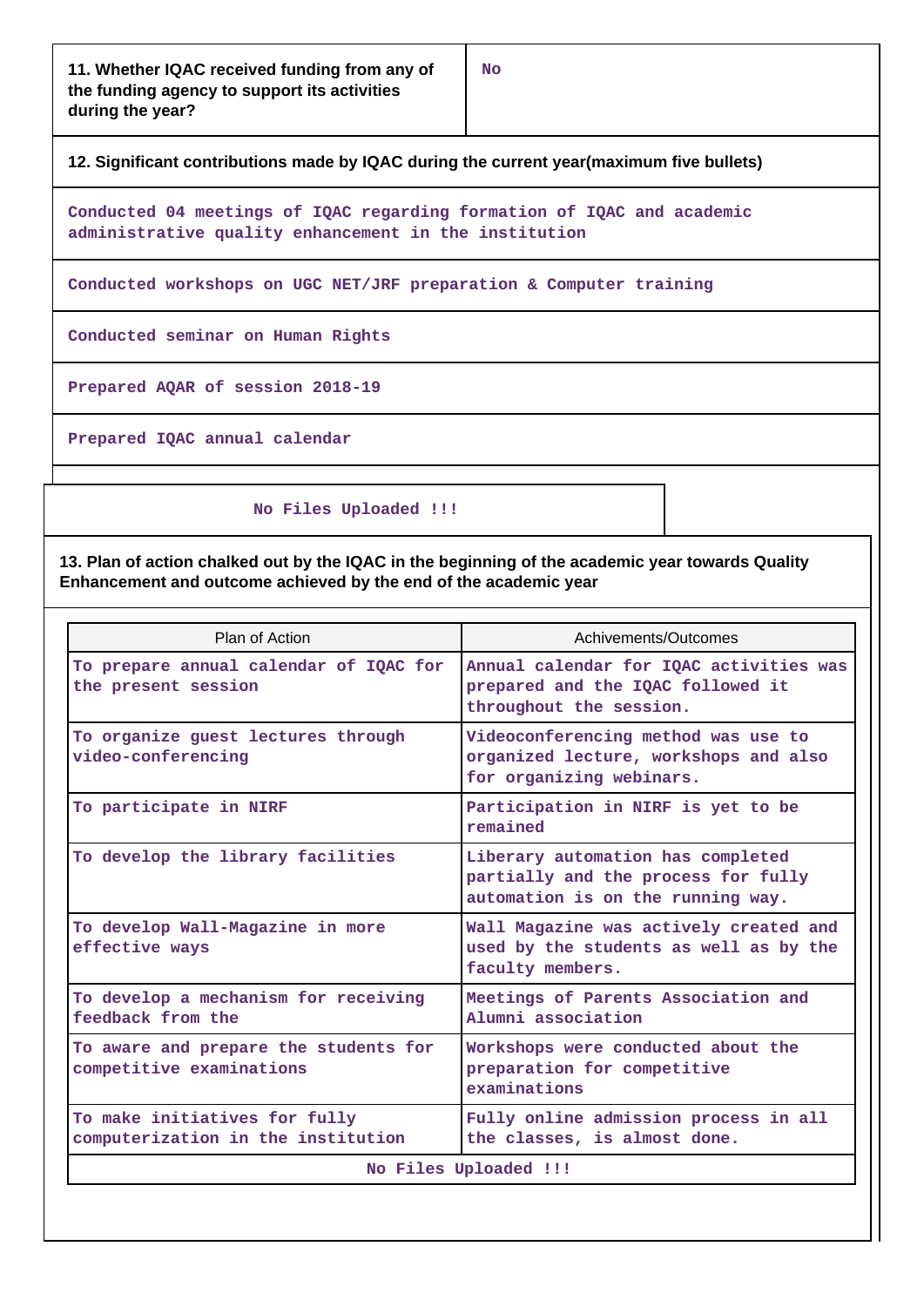| 14. Whether AQAR was placed before statutory<br>body?                                                                | <b>No</b>   |
|----------------------------------------------------------------------------------------------------------------------|-------------|
| 15. Whether NAAC/or any other accredited<br>body(s) visited IQAC or interacted with it to<br>assess the functioning? | <b>No</b>   |
| 16. Whether institutional data submitted to<br>AISHE:                                                                | Yes         |
| Year of Submission                                                                                                   | 2020        |
| Date of Submission                                                                                                   | 29-Feb-2020 |
| 17. Does the Institution have Management<br><b>Information System?</b>                                               | <b>No</b>   |
|                                                                                                                      | Part B      |

## **CRITERION I – CURRICULAR ASPECTS**

#### **1.1 – Curriculum Planning and Implementation**

 1.1.1 – Institution has the mechanism for well planned curriculum delivery and documentation. Explain in 500 words

 **Yes, the institution has a strong mechanism for well planned curriculum delivery and documentation. First of all admission process has completed timely as according the rules and regulations provided by the parent university i.e. M.J.P. Rohilkhand University, Bareilly and provided by the Govt. of U.P. After completion of the admission process timely, the time-table for classes is prepared which is effected from the 01.08.2019. A Copy of this time-table and attendence register is provided to the teachers for the purpose of regular classes. Teachers advice to the Students for downloading the syllabus of their subjects from the website of the university. Teachers take their classes according to this syllabus. The Institution is committed to deliver the prescribed syllabus to the students. The faculty members divide the curriculum in the form of lesson plans. The full curriculum is completed thoroughly up to the satisfaction of the students with a specific time limit. if some portion of the curriculum is not completed within a specific time,extra classes are taken by the faculty members to complete the whole syllabus. Various teaching and learning techniques were used by the faculty members in the institution for well planned curriculum delivery. Not only traditional black and white board methods, but also smart classes were also run in the institution. LED projectors, smart board and other modern ICT techniques were used by many faculty members in their classes to deliver the prescribed curriculum. there were so many methods which were used for proper documentation in the institution.A committee is established and functioning dynamically, which collected the notices, reports, newspaper cuttings and photographs of the events organised by various departments and committees like cultural, sports, NSS, rovers and rangers and many departmental councils etc.**

| 1.1.2 – Certificate/ Diploma Courses introduced during the academic year |                 |                          |                 |                                                 |                      |
|--------------------------------------------------------------------------|-----------------|--------------------------|-----------------|-------------------------------------------------|----------------------|
| Certificate                                                              | Diploma Courses | Dates of<br>Introduction | <b>Duration</b> | Focus on employ<br>ability/entreprene<br>urship | Skill<br>Development |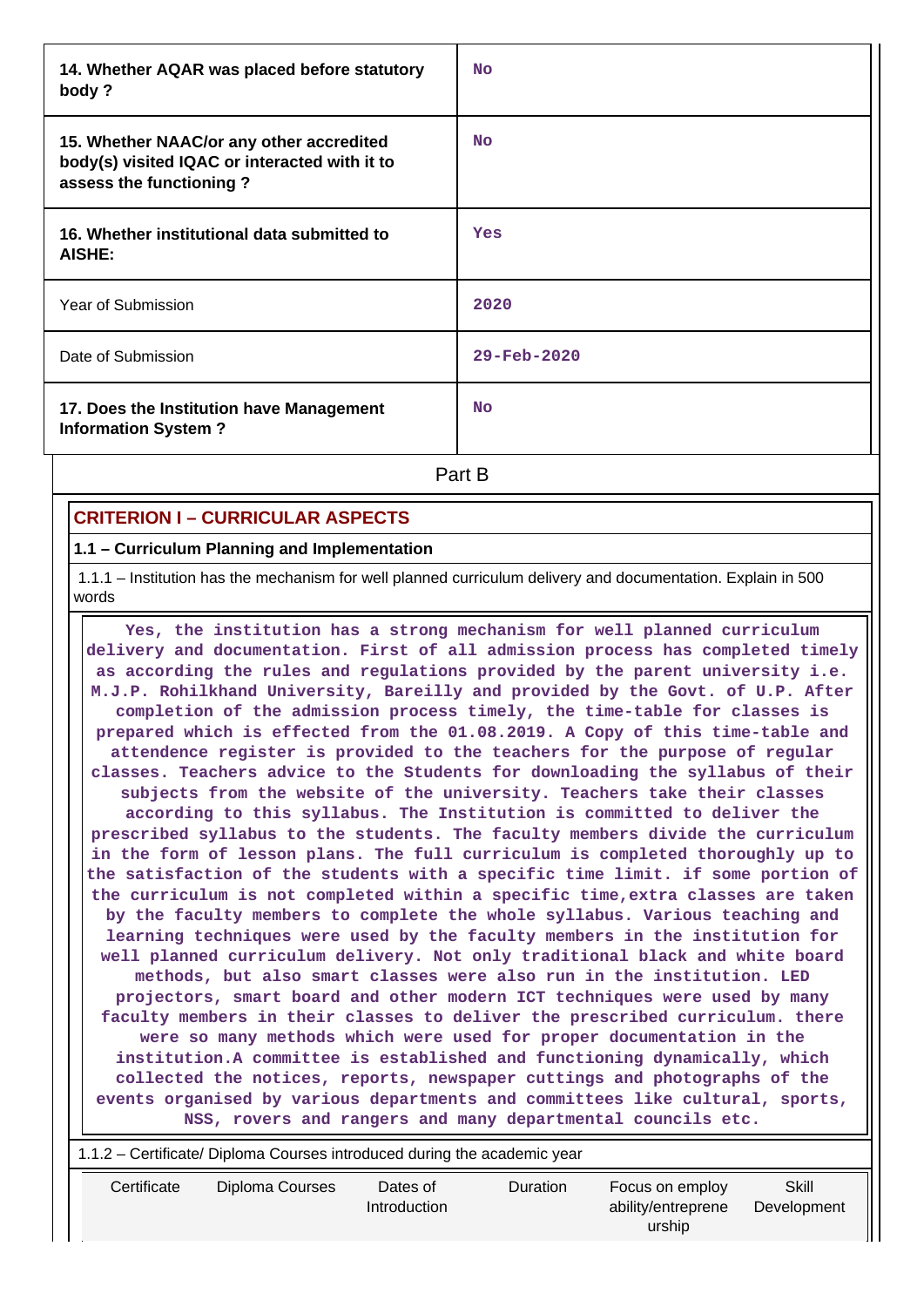| Nil<br>Nil                                                                                                                                                                                                                                                                                                                   | 01/07/2019               | 0                                                                                           | Nil                                                          | Nil  |  |  |  |
|------------------------------------------------------------------------------------------------------------------------------------------------------------------------------------------------------------------------------------------------------------------------------------------------------------------------------|--------------------------|---------------------------------------------------------------------------------------------|--------------------------------------------------------------|------|--|--|--|
| 1.2 - Academic Flexibility                                                                                                                                                                                                                                                                                                   |                          |                                                                                             |                                                              |      |  |  |  |
| 1.2.1 - New programmes/courses introduced during the academic year                                                                                                                                                                                                                                                           |                          |                                                                                             |                                                              |      |  |  |  |
| Programme/Course                                                                                                                                                                                                                                                                                                             |                          | Dates of Introduction<br>Programme Specialization                                           |                                                              |      |  |  |  |
| Acharya                                                                                                                                                                                                                                                                                                                      | <b>NIL</b>               |                                                                                             | 01/07/2019                                                   |      |  |  |  |
| No file uploaded.                                                                                                                                                                                                                                                                                                            |                          |                                                                                             |                                                              |      |  |  |  |
| 1.2.2 - Programmes in which Choice Based Credit System (CBCS)/Elective course system implemented at the<br>affiliated Colleges (if applicable) during the academic year.                                                                                                                                                     |                          |                                                                                             |                                                              |      |  |  |  |
| Name of programmes adopting<br><b>CBCS</b>                                                                                                                                                                                                                                                                                   |                          | Date of implementation of<br>Programme Specialization<br><b>CBCS/Elective Course System</b> |                                                              |      |  |  |  |
| Acharya                                                                                                                                                                                                                                                                                                                      | <b>NIL</b>               |                                                                                             | 01/07/2019                                                   |      |  |  |  |
| 1.2.3 - Students enrolled in Certificate/ Diploma Courses introduced during the year                                                                                                                                                                                                                                         |                          |                                                                                             |                                                              |      |  |  |  |
|                                                                                                                                                                                                                                                                                                                              | Certificate              |                                                                                             | Diploma Course                                               |      |  |  |  |
| <b>Number of Students</b>                                                                                                                                                                                                                                                                                                    | Nil                      |                                                                                             | Nil                                                          |      |  |  |  |
| 1.3 - Curriculum Enrichment                                                                                                                                                                                                                                                                                                  |                          |                                                                                             |                                                              |      |  |  |  |
| 1.3.1 – Value-added courses imparting transferable and life skills offered during the year                                                                                                                                                                                                                                   |                          |                                                                                             |                                                              |      |  |  |  |
| <b>Value Added Courses</b>                                                                                                                                                                                                                                                                                                   |                          | Number of Students Enrolled<br>Date of Introduction                                         |                                                              |      |  |  |  |
| Nil                                                                                                                                                                                                                                                                                                                          |                          | 01/07/2019                                                                                  |                                                              | Nill |  |  |  |
|                                                                                                                                                                                                                                                                                                                              | No file uploaded.        |                                                                                             |                                                              |      |  |  |  |
| 1.3.2 - Field Projects / Internships under taken during the year                                                                                                                                                                                                                                                             |                          |                                                                                             |                                                              |      |  |  |  |
| Project/Programme Title                                                                                                                                                                                                                                                                                                      | Programme Specialization |                                                                                             | No. of students enrolled for Field<br>Projects / Internships |      |  |  |  |
| Acharya                                                                                                                                                                                                                                                                                                                      | <b>NIL</b>               |                                                                                             | <b>Nill</b>                                                  |      |  |  |  |
|                                                                                                                                                                                                                                                                                                                              | No file uploaded.        |                                                                                             |                                                              |      |  |  |  |
| 1.4 - Feedback System                                                                                                                                                                                                                                                                                                        |                          |                                                                                             |                                                              |      |  |  |  |
| 1.4.1 – Whether structured feedback received from all the stakeholders.                                                                                                                                                                                                                                                      |                          |                                                                                             |                                                              |      |  |  |  |
| <b>Students</b>                                                                                                                                                                                                                                                                                                              |                          |                                                                                             | Yes                                                          |      |  |  |  |
| <b>Teachers</b>                                                                                                                                                                                                                                                                                                              |                          |                                                                                             | Yes                                                          |      |  |  |  |
| Employers                                                                                                                                                                                                                                                                                                                    |                          |                                                                                             | No                                                           |      |  |  |  |
| Alumni                                                                                                                                                                                                                                                                                                                       |                          | Yes                                                                                         |                                                              |      |  |  |  |
| Parents                                                                                                                                                                                                                                                                                                                      |                          |                                                                                             | Yes                                                          |      |  |  |  |
| 1.4.2 – How the feedback obtained is being analyzed and utilized for overall development of the institution?<br>(maximum 500 words)                                                                                                                                                                                          |                          |                                                                                             |                                                              |      |  |  |  |
| <b>Feedback Obtained</b>                                                                                                                                                                                                                                                                                                     |                          |                                                                                             |                                                              |      |  |  |  |
| Feedback received from the various stakeholders like students, teachers, alumni<br>and parents, is being analysed and utilised for the quality enhancement and<br>overall development of the institution. This feedback provides many suggestions<br>and quidelines from the various approaches and a broad view approach is |                          |                                                                                             |                                                              |      |  |  |  |

**and guidelines from the various approaches and a broad view approach is developed through the obtaining and analysing this feedback. Below are some examples, which enumerate on the extent it of use of this feedback from various stakeholders. The institution collected the feedback from the students and it is discussed with the staff members. Feedback for basic infrastructure**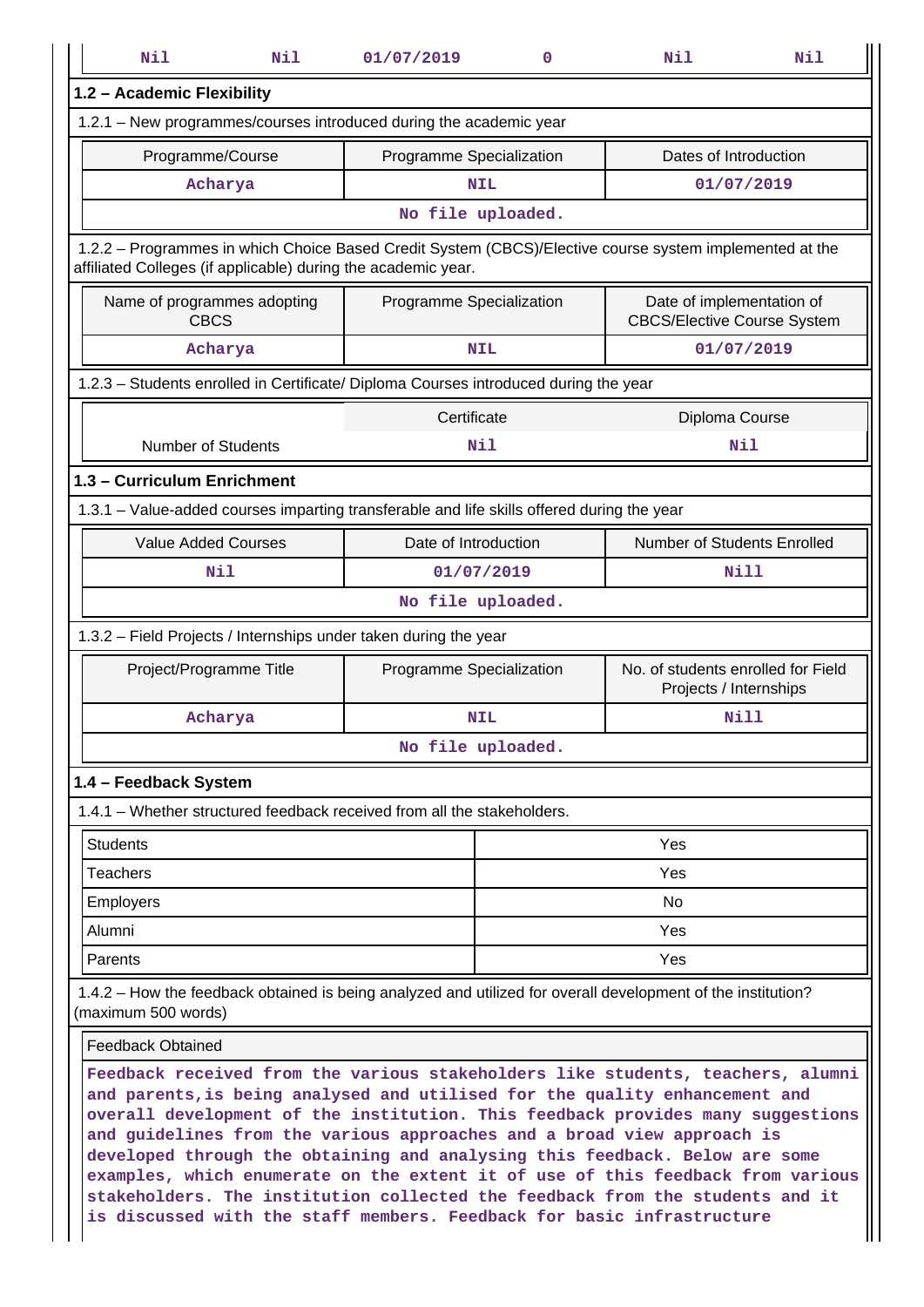**facilities like furniture, proper drinking water, electricity etc.is maintained as according to the students requirements and necessities. Many students and alumni provided various suggestions regarding sport facilities in the institution. Some of these suggestions are are like-gym facilities, basketball court etc. The institution accepted these feedback of the students and alumni and has been prepared these above mentioned sports facilities in the college premises. Besides it, student departmental council also provide many suggestions time to time, which were used by the college administration as according the availability of the resources having the institution.**

## **CRITERION II – TEACHING- LEARNING AND EVALUATION**

#### **2.1 – Student Enrolment and Profile**

#### 2.1.1 – Demand Ratio during the year

| Name of the<br>Programme | Programme<br>Specialization | Number of seats<br>available | Number of<br>Application received | <b>Students Enrolled</b> |  |
|--------------------------|-----------------------------|------------------------------|-----------------------------------|--------------------------|--|
| <b>MA</b>                | Nill                        | 160                          | 217                               | 88                       |  |
| <b>BSC</b>               | Nill                        | 160                          | 303                               | 126                      |  |
| <b>BA</b>                | Nill                        | 540                          | 796                               | 536                      |  |
| No file uploaded.        |                             |                              |                                   |                          |  |

## **2.2 – Catering to Student Diversity**

2.2.1 – Student - Full time teacher ratio (current year data)

| Year | Number of<br>students enrolled<br>in the institution<br>(UG) | Number of<br>students enrolled<br>in the institution<br>(PG) | Number of<br>fulltime teachers<br>available in the<br>institution<br>teaching only UG<br>courses | Number of<br>fulltime teachers<br>available in the<br>institution<br>teaching only PG<br>courses | Number of<br>teachers<br>teaching both UG<br>and PG courses |
|------|--------------------------------------------------------------|--------------------------------------------------------------|--------------------------------------------------------------------------------------------------|--------------------------------------------------------------------------------------------------|-------------------------------------------------------------|
| 2019 | 1416                                                         | 205                                                          | з                                                                                                | Nill                                                                                             |                                                             |

## **2.3 – Teaching - Learning Process**

 2.3.1 – Percentage of teachers using ICT for effective teaching with Learning Management Systems (LMS), Elearning resources etc. (current year data)

|                   | Number of<br>Teachers on Roll                                                                     | Number of<br>teachers using<br>ICT (LMS, e-<br>Resources)                                                                                                                                                | <b>ICT Tools and</b><br>resources<br>available | Number of ICT<br>Numberof smart<br>enabled<br>classrooms<br>Classrooms |                      | E-resources and<br>techniques used |  |  |  |  |  |
|-------------------|---------------------------------------------------------------------------------------------------|----------------------------------------------------------------------------------------------------------------------------------------------------------------------------------------------------------|------------------------------------------------|------------------------------------------------------------------------|----------------------|------------------------------------|--|--|--|--|--|
|                   | 8                                                                                                 | 8                                                                                                                                                                                                        | 18                                             | 5                                                                      | 5                    | 9                                  |  |  |  |  |  |
| No file uploaded. |                                                                                                   |                                                                                                                                                                                                          |                                                |                                                                        |                      |                                    |  |  |  |  |  |
|                   | No file uploaded.                                                                                 |                                                                                                                                                                                                          |                                                |                                                                        |                      |                                    |  |  |  |  |  |
|                   | 2.3.2 - Students mentoring system available in the institution? Give details. (maximum 500 words) |                                                                                                                                                                                                          |                                                |                                                                        |                      |                                    |  |  |  |  |  |
|                   |                                                                                                   | Student mentoring system is available in the institution. Faculty members are recruited as a mentor class-<br>wise. Students approached to their mentors whenever they feel need of some help or advice. |                                                |                                                                        |                      |                                    |  |  |  |  |  |
|                   | institution                                                                                       | Number of students enrolled in the                                                                                                                                                                       | Number of fulltime teachers                    |                                                                        | Mentor: Mentee Ratio |                                    |  |  |  |  |  |
|                   | 1621<br>8<br>1:203                                                                                |                                                                                                                                                                                                          |                                                |                                                                        |                      |                                    |  |  |  |  |  |
|                   | 2.4 - Teacher Profile and Quality                                                                 |                                                                                                                                                                                                          |                                                |                                                                        |                      |                                    |  |  |  |  |  |
|                   |                                                                                                   | 2.4.1 – Number of full time teachers appointed during the year                                                                                                                                           |                                                |                                                                        |                      |                                    |  |  |  |  |  |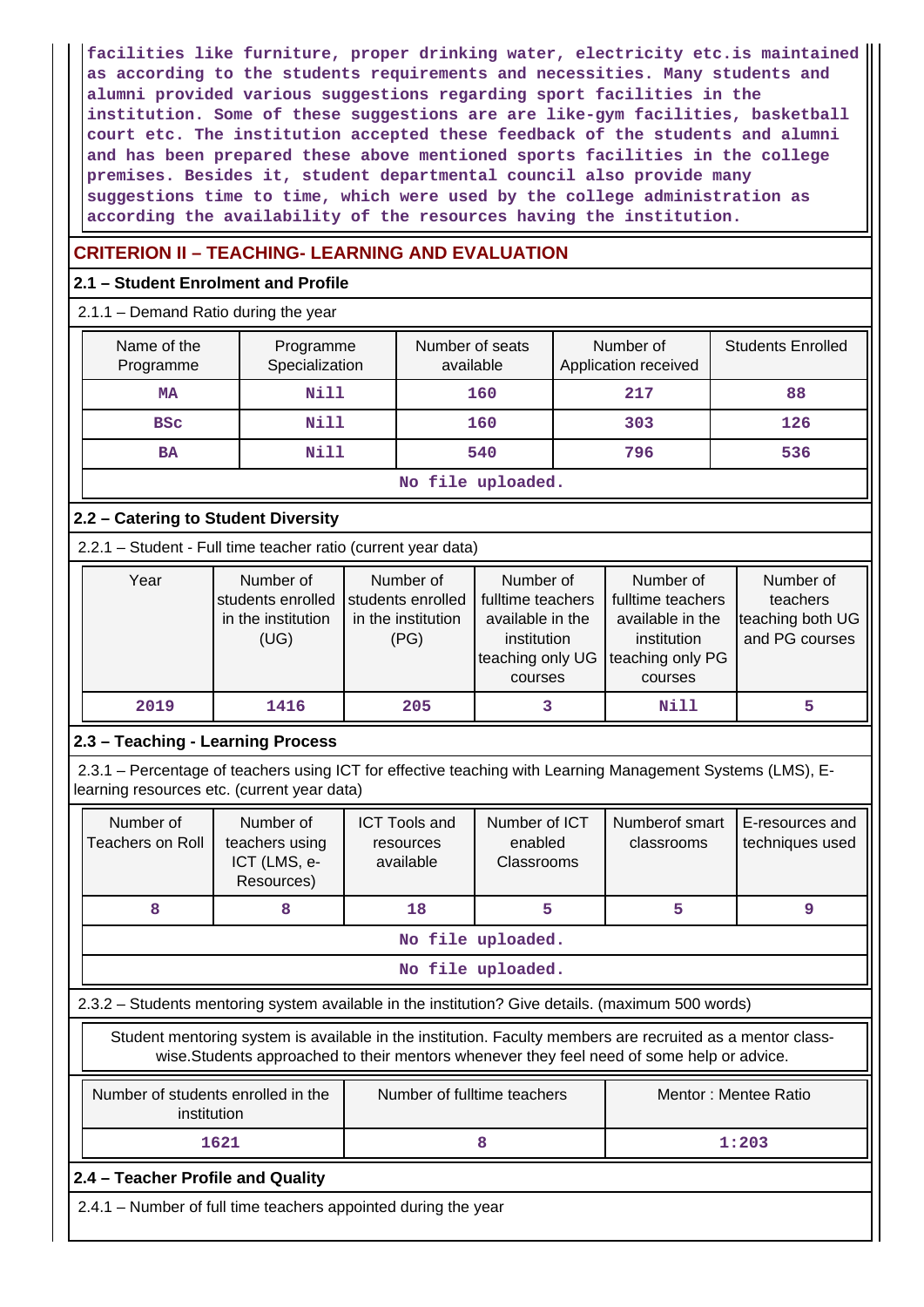| No. of sanctioned<br>positions                                                                                                                                                                                                                                                                                                                                                                                                                                                                                                                                                                                                                                                                                                                                                                                                                                                                                                                                                                                                                                                                                                                                                                                                                                                                                                                                                                                                                                                                                                                                                                                                                                                                                                                                                                                                                                                                                             |                   | No. of filled positions                                                                                    | Vacant positions  |                                                                               | Positions filled during<br>the current year |  | No. of faculty with<br>Ph.D                                                           |  |  |  |  |
|----------------------------------------------------------------------------------------------------------------------------------------------------------------------------------------------------------------------------------------------------------------------------------------------------------------------------------------------------------------------------------------------------------------------------------------------------------------------------------------------------------------------------------------------------------------------------------------------------------------------------------------------------------------------------------------------------------------------------------------------------------------------------------------------------------------------------------------------------------------------------------------------------------------------------------------------------------------------------------------------------------------------------------------------------------------------------------------------------------------------------------------------------------------------------------------------------------------------------------------------------------------------------------------------------------------------------------------------------------------------------------------------------------------------------------------------------------------------------------------------------------------------------------------------------------------------------------------------------------------------------------------------------------------------------------------------------------------------------------------------------------------------------------------------------------------------------------------------------------------------------------------------------------------------------|-------------------|------------------------------------------------------------------------------------------------------------|-------------------|-------------------------------------------------------------------------------|---------------------------------------------|--|---------------------------------------------------------------------------------------|--|--|--|--|
| 14                                                                                                                                                                                                                                                                                                                                                                                                                                                                                                                                                                                                                                                                                                                                                                                                                                                                                                                                                                                                                                                                                                                                                                                                                                                                                                                                                                                                                                                                                                                                                                                                                                                                                                                                                                                                                                                                                                                         |                   | 10                                                                                                         |                   | <b>Nill</b><br>4                                                              |                                             |  | 7                                                                                     |  |  |  |  |
| 2.4.2 - Honours and recognition received by teachers (received awards, recognition, fellowships at State, National,<br>International level from Government, recognised bodies during the year)                                                                                                                                                                                                                                                                                                                                                                                                                                                                                                                                                                                                                                                                                                                                                                                                                                                                                                                                                                                                                                                                                                                                                                                                                                                                                                                                                                                                                                                                                                                                                                                                                                                                                                                             |                   |                                                                                                            |                   |                                                                               |                                             |  |                                                                                       |  |  |  |  |
| Year of Award                                                                                                                                                                                                                                                                                                                                                                                                                                                                                                                                                                                                                                                                                                                                                                                                                                                                                                                                                                                                                                                                                                                                                                                                                                                                                                                                                                                                                                                                                                                                                                                                                                                                                                                                                                                                                                                                                                              |                   | Name of full time teachers<br>receiving awards from<br>state level, national level,<br>international level |                   | Designation                                                                   |                                             |  | Name of the award,<br>fellowship, received from<br>Government or recognized<br>bodies |  |  |  |  |
| 2020                                                                                                                                                                                                                                                                                                                                                                                                                                                                                                                                                                                                                                                                                                                                                                                                                                                                                                                                                                                                                                                                                                                                                                                                                                                                                                                                                                                                                                                                                                                                                                                                                                                                                                                                                                                                                                                                                                                       |                   | Nil                                                                                                        |                   |                                                                               | Assistant<br>Professor                      |  | Nil                                                                                   |  |  |  |  |
|                                                                                                                                                                                                                                                                                                                                                                                                                                                                                                                                                                                                                                                                                                                                                                                                                                                                                                                                                                                                                                                                                                                                                                                                                                                                                                                                                                                                                                                                                                                                                                                                                                                                                                                                                                                                                                                                                                                            | No file uploaded. |                                                                                                            |                   |                                                                               |                                             |  |                                                                                       |  |  |  |  |
| 2.5 - Evaluation Process and Reforms                                                                                                                                                                                                                                                                                                                                                                                                                                                                                                                                                                                                                                                                                                                                                                                                                                                                                                                                                                                                                                                                                                                                                                                                                                                                                                                                                                                                                                                                                                                                                                                                                                                                                                                                                                                                                                                                                       |                   |                                                                                                            |                   |                                                                               |                                             |  |                                                                                       |  |  |  |  |
| 2.5.1 – Number of days from the date of semester-end/ year- end examination till the declaration of results during<br>the year                                                                                                                                                                                                                                                                                                                                                                                                                                                                                                                                                                                                                                                                                                                                                                                                                                                                                                                                                                                                                                                                                                                                                                                                                                                                                                                                                                                                                                                                                                                                                                                                                                                                                                                                                                                             |                   |                                                                                                            |                   |                                                                               |                                             |  |                                                                                       |  |  |  |  |
| Semester/year<br>Programme Name<br>Programme Code                                                                                                                                                                                                                                                                                                                                                                                                                                                                                                                                                                                                                                                                                                                                                                                                                                                                                                                                                                                                                                                                                                                                                                                                                                                                                                                                                                                                                                                                                                                                                                                                                                                                                                                                                                                                                                                                          |                   | Last date of the last<br>semester-end/year-<br>end examination                                             |                   | Date of declaration of<br>results of semester-<br>end/year-end<br>examination |                                             |  |                                                                                       |  |  |  |  |
| <b>BA</b>                                                                                                                                                                                                                                                                                                                                                                                                                                                                                                                                                                                                                                                                                                                                                                                                                                                                                                                                                                                                                                                                                                                                                                                                                                                                                                                                                                                                                                                                                                                                                                                                                                                                                                                                                                                                                                                                                                                  |                   | <b>NIL</b>                                                                                                 |                   | <b>YEAR</b>                                                                   | 04/10/2020                                  |  | 18/10/2020                                                                            |  |  |  |  |
| <b>BSC</b>                                                                                                                                                                                                                                                                                                                                                                                                                                                                                                                                                                                                                                                                                                                                                                                                                                                                                                                                                                                                                                                                                                                                                                                                                                                                                                                                                                                                                                                                                                                                                                                                                                                                                                                                                                                                                                                                                                                 |                   | <b>NIL</b>                                                                                                 |                   | <b>YEAR</b>                                                                   | 23/09/2020                                  |  | 06/10/2020                                                                            |  |  |  |  |
| <b>MSC</b>                                                                                                                                                                                                                                                                                                                                                                                                                                                                                                                                                                                                                                                                                                                                                                                                                                                                                                                                                                                                                                                                                                                                                                                                                                                                                                                                                                                                                                                                                                                                                                                                                                                                                                                                                                                                                                                                                                                 |                   | <b>NIL</b>                                                                                                 |                   | <b>YEAR</b>                                                                   | 10/09/2020                                  |  | 29/09/2020                                                                            |  |  |  |  |
|                                                                                                                                                                                                                                                                                                                                                                                                                                                                                                                                                                                                                                                                                                                                                                                                                                                                                                                                                                                                                                                                                                                                                                                                                                                                                                                                                                                                                                                                                                                                                                                                                                                                                                                                                                                                                                                                                                                            |                   |                                                                                                            | No file uploaded. |                                                                               |                                             |  |                                                                                       |  |  |  |  |
| 2.5.2 - Reforms initiated on Continuous Internal Evaluation(CIE) system at the institutional level (250 words)                                                                                                                                                                                                                                                                                                                                                                                                                                                                                                                                                                                                                                                                                                                                                                                                                                                                                                                                                                                                                                                                                                                                                                                                                                                                                                                                                                                                                                                                                                                                                                                                                                                                                                                                                                                                             |                   |                                                                                                            |                   |                                                                               |                                             |  |                                                                                       |  |  |  |  |
|                                                                                                                                                                                                                                                                                                                                                                                                                                                                                                                                                                                                                                                                                                                                                                                                                                                                                                                                                                                                                                                                                                                                                                                                                                                                                                                                                                                                                                                                                                                                                                                                                                                                                                                                                                                                                                                                                                                            |                   |                                                                                                            | Nil               |                                                                               |                                             |  |                                                                                       |  |  |  |  |
| words)                                                                                                                                                                                                                                                                                                                                                                                                                                                                                                                                                                                                                                                                                                                                                                                                                                                                                                                                                                                                                                                                                                                                                                                                                                                                                                                                                                                                                                                                                                                                                                                                                                                                                                                                                                                                                                                                                                                     |                   |                                                                                                            |                   |                                                                               |                                             |  |                                                                                       |  |  |  |  |
| 2.5.3 - Academic calendar prepared and adhered for conduct of Examination and other related matters (250<br>Academic calendar was prepared in the institution at the beginning of the<br>session means in the month of July. Academic calendar follows the schedule of<br>University academic calendar and government of Uttar Pradesh yearly calendar.<br>The institution followed its academic calendar throughout all the session and<br>besides the completion of curriculum by the teachers, various co curricular and<br>extracurricular activities were conducted time to time in the institution.<br>Sports activities and competitions, youth festival, various cultural<br>competitions, NSS one day and seven days special camp, rovers rangers camp and<br>other activities, celebration of jayanti of dignitaries, organising Human<br>Rights day, Teachers day, Hindi Divas and NSS day etc.were celebrated in the<br>institution during the session as according to academic calendar of the<br>institution. The institution is an affiliated college of its parent University<br>i.e. MJP Rohilkhand University Bareilly and the institution follows all the<br>rules and regulations and schedules regarding yearly examinations as according<br>to the university. Students filled their examination forms within the time span<br>provided by the University. The institution completed all the practicals and<br>viva exams as according to the directions of the university. It followed all<br>the rules for yearly exams. The university provided the direction to postpone<br>the yearly exams due to covid-19 on 18th March 2020. The institution followed<br>it and all the question papers were kept under the tight security of police<br>protection. Only graduation final year exams were conducted and 1st year and<br>2nd year students are promoted as according to the guidelines of the |                   |                                                                                                            |                   |                                                                               |                                             |  |                                                                                       |  |  |  |  |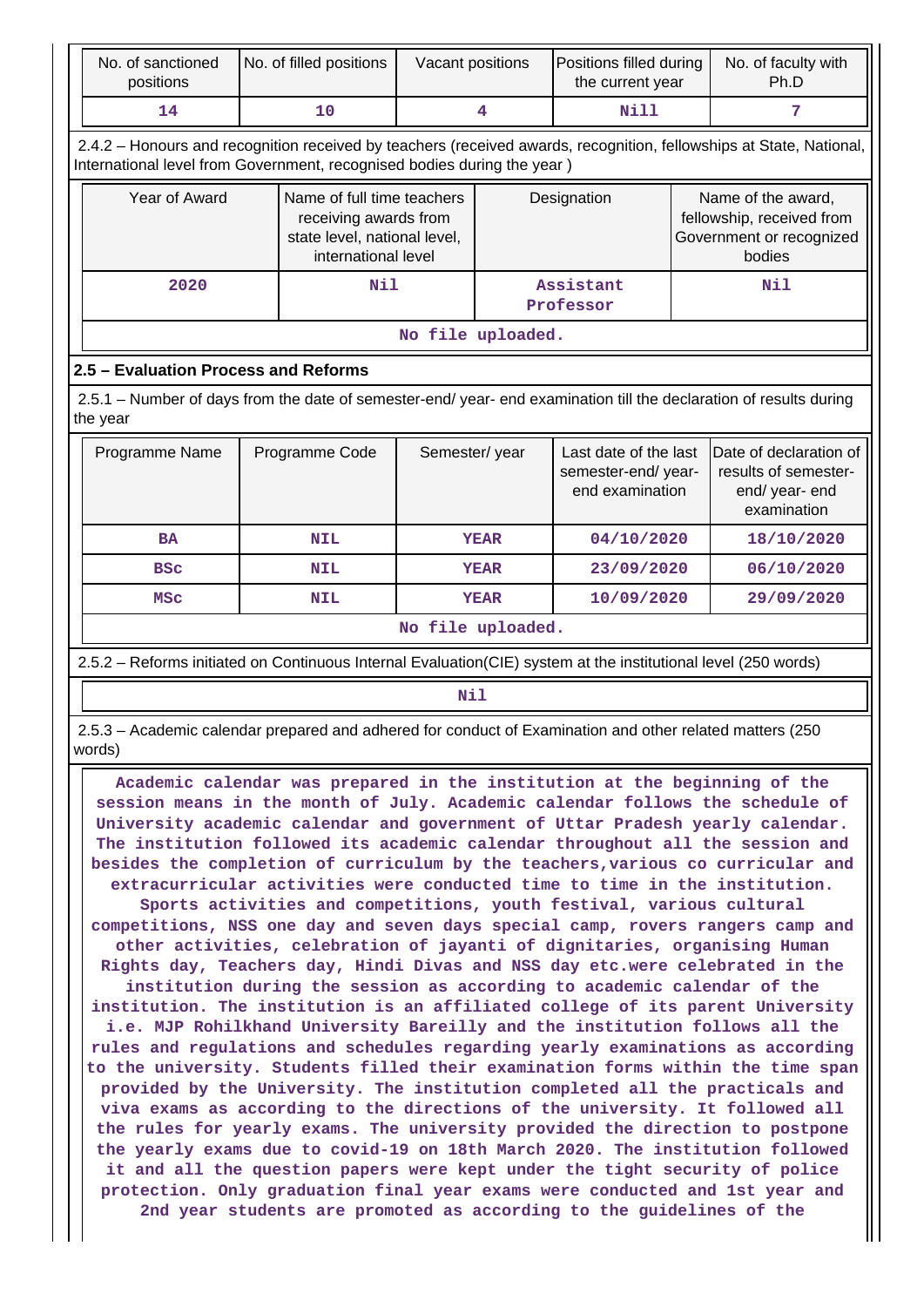## **university. In this way, the academic calendar is mainly dependent upon the schedule and rules of the university.**

#### **2.6 – Student Performance and Learning Outcomes**

 2.6.1 – Program outcomes, program specific outcomes and course outcomes for all programs offered by the institution are stated and displayed in website of the institution (to provide the weblink)

<http://www.gdcaonla.org/images/po.pdf>

### 2.6.2 – Pass percentage of students

| Programme<br>Code | Programme<br>Name | Programme<br>Specialization | Number of<br>students<br>appeared in the<br>final year<br>examination | Number of<br>students passed<br>in final year<br>examination | Pass Percentage |  |  |  |  |  |  |
|-------------------|-------------------|-----------------------------|-----------------------------------------------------------------------|--------------------------------------------------------------|-----------------|--|--|--|--|--|--|
| <b>NA</b>         | MA                | <b>NA</b>                   | 85                                                                    | 81                                                           | 95.29           |  |  |  |  |  |  |
| <b>NA</b>         | <b>BSC</b>        | <b>NA</b>                   | 70                                                                    | 60                                                           | 85.71           |  |  |  |  |  |  |
| <b>NA</b>         | BA                | <b>NA</b>                   | 355                                                                   | 340                                                          | 95.77           |  |  |  |  |  |  |
|                   | No file uploaded. |                             |                                                                       |                                                              |                 |  |  |  |  |  |  |

## **2.7 – Student Satisfaction Survey**

 2.7.1 – Student Satisfaction Survey (SSS) on overall institutional performance (Institution may design the questionnaire) (results and details be provided as weblink)

https://docs.google.com/forms/d/e/1FAIpOLSfExYybBbOPjCOujciKVIS1laHHHK\_6Gf7j [inBDFCUyRTL4XQ/viewform](https://docs.google.com/forms/d/e/1FAIpQLSfExYybBbQPjCQujciKVIS1laHHHK_6Gf7jinBDFCUyRTL4XQ/viewform) 

# **CRITERION III – RESEARCH, INNOVATIONS AND EXTENSION**

### **3.1 – Resource Mobilization for Research**

3.1.1 – Research funds sanctioned and received from various agencies, industry and other organisations

| Nature of the Project | <b>Duration</b> | Name of the funding<br>agency | Total grant<br>sanctioned | Amount received<br>during the year |  |  |  |  |  |
|-----------------------|-----------------|-------------------------------|---------------------------|------------------------------------|--|--|--|--|--|
| Major<br>Projects     |                 | Nil                           |                           |                                    |  |  |  |  |  |
| No file uploaded.     |                 |                               |                           |                                    |  |  |  |  |  |

# **3.2 – Innovation Ecosystem**

 3.2.1 – Workshops/Seminars Conducted on Intellectual Property Rights (IPR) and Industry-Academia Innovative practices during the year

| Title of workshop/seminar                                                                            |                 |              | Name of the Dept. |                         |            | Date                   |                         |  |
|------------------------------------------------------------------------------------------------------|-----------------|--------------|-------------------|-------------------------|------------|------------------------|-------------------------|--|
| Nil<br>Nil                                                                                           |                 |              |                   |                         | 01/07/2019 |                        |                         |  |
| 3.2.2 - Awards for Innovation won by Institution/Teachers/Research scholars/Students during the year |                 |              |                   |                         |            |                        |                         |  |
| Title of the innovation                                                                              | Name of Awardee |              | Awarding Agency   |                         |            | Date of award          | Category                |  |
| Nil<br>Nil                                                                                           |                 |              | Nil               |                         |            | 01/07/2019             | Nil                     |  |
|                                                                                                      |                 |              |                   | No file uploaded.       |            |                        |                         |  |
| 3.2.3 – No. of Incubation centre created, start-ups incubated on campus during the year              |                 |              |                   |                         |            |                        |                         |  |
| Name<br>Incubation<br>Center                                                                         |                 | Sponsered By |                   | Name of the<br>Start-up |            | Nature of Start-<br>up | Date of<br>Commencement |  |
| Nil<br>Nil                                                                                           |                 |              | Nil               | Nil                     |            | Nil                    | 01/07/2019              |  |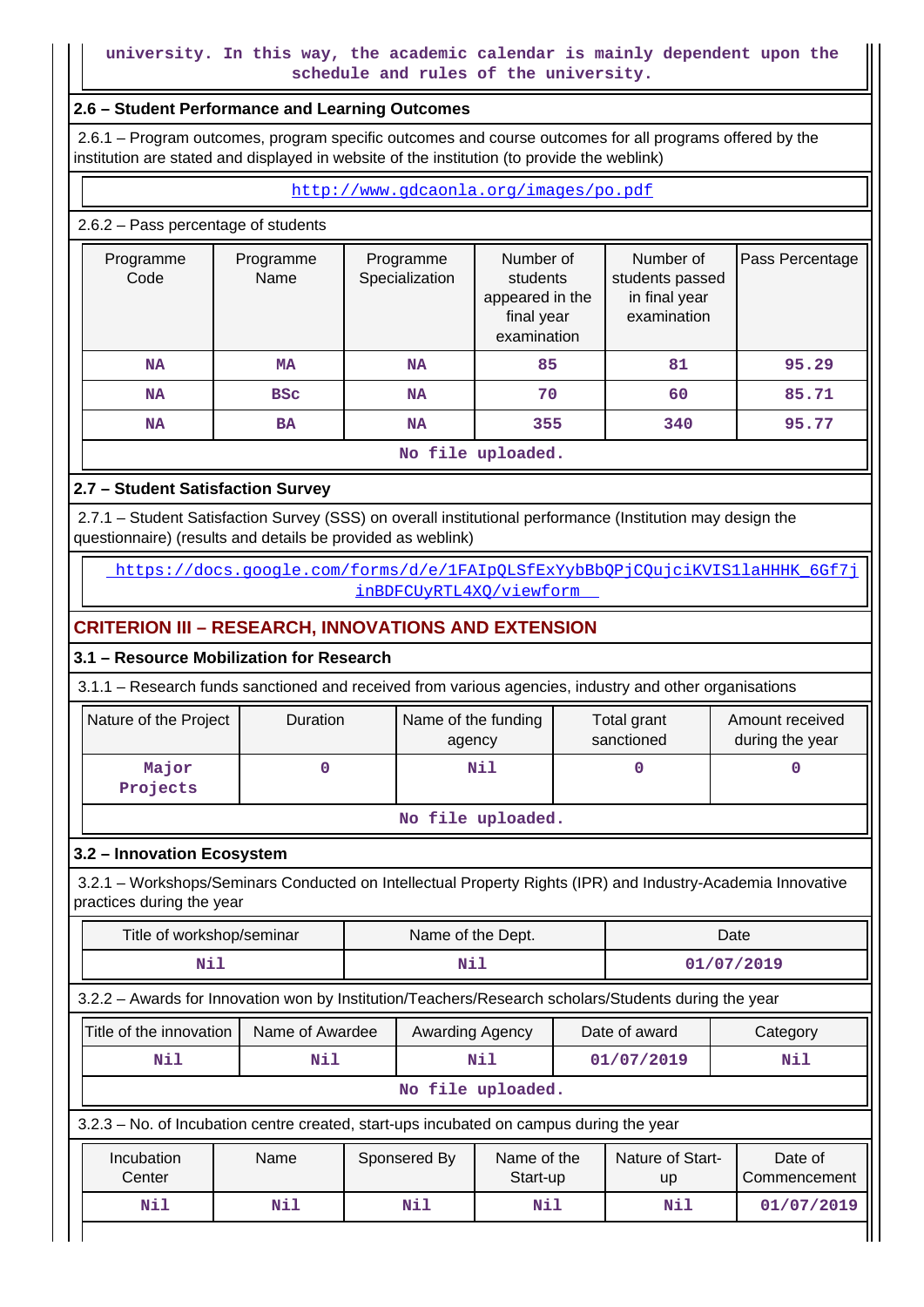|                                                                                                                                                                       |                        |                  |                  | No file uploaded.      |      |                         |                |                                                                    |               |                                                                    |  |
|-----------------------------------------------------------------------------------------------------------------------------------------------------------------------|------------------------|------------------|------------------|------------------------|------|-------------------------|----------------|--------------------------------------------------------------------|---------------|--------------------------------------------------------------------|--|
| 3.3 - Research Publications and Awards<br>3.3.1 - Incentive to the teachers who receive recognition/awards                                                            |                        |                  |                  |                        |      |                         |                |                                                                    |               |                                                                    |  |
|                                                                                                                                                                       |                        |                  |                  |                        |      |                         |                |                                                                    |               |                                                                    |  |
|                                                                                                                                                                       | <b>State</b>           |                  |                  | National               |      |                         |                |                                                                    | International |                                                                    |  |
|                                                                                                                                                                       | 0                      |                  |                  | 0                      |      |                         |                |                                                                    | 0             |                                                                    |  |
| 3.3.2 - Ph. Ds awarded during the year (applicable for PG College, Research Center)                                                                                   |                        |                  |                  |                        |      |                         |                |                                                                    |               |                                                                    |  |
|                                                                                                                                                                       | Name of the Department |                  |                  |                        |      |                         |                | Number of PhD's Awarded                                            |               |                                                                    |  |
|                                                                                                                                                                       |                        | Nil              |                  |                        |      |                         |                | Nill                                                               |               |                                                                    |  |
| 3.3.3 - Research Publications in the Journals notified on UGC website during the year                                                                                 |                        |                  |                  |                        |      |                         |                |                                                                    |               |                                                                    |  |
| <b>Type</b>                                                                                                                                                           |                        |                  | Department       |                        |      | Number of Publication   |                |                                                                    |               | Average Impact Factor (if<br>any)                                  |  |
| National                                                                                                                                                              |                        |                  | <b>HINDI</b>     |                        |      | $\overline{a}$          |                |                                                                    |               | $\mathbf 0$                                                        |  |
| National                                                                                                                                                              |                        |                  | <b>SOCIOLOGY</b> |                        |      | $\overline{\mathbf{2}}$ |                |                                                                    |               | $\mathbf 0$                                                        |  |
|                                                                                                                                                                       |                        |                  |                  | No file uploaded.      |      |                         |                |                                                                    |               |                                                                    |  |
| 3.3.4 - Books and Chapters in edited Volumes / Books published, and papers in National/International Conference<br>Proceedings per Teacher during the year            |                        |                  |                  |                        |      |                         |                |                                                                    |               |                                                                    |  |
|                                                                                                                                                                       |                        | Department       |                  |                        |      |                         |                | Number of Publication                                              |               |                                                                    |  |
| <b>HINDI</b><br>3                                                                                                                                                     |                        |                  |                  |                        |      |                         |                |                                                                    |               |                                                                    |  |
| $\mathbf{2}$<br><b>CHEMISTRY</b>                                                                                                                                      |                        |                  |                  |                        |      |                         |                |                                                                    |               |                                                                    |  |
|                                                                                                                                                                       |                        | <b>ECONOMICS</b> |                  |                        |      |                         |                | 1                                                                  |               |                                                                    |  |
|                                                                                                                                                                       |                        | <b>SOCIOLOGY</b> |                  |                        |      |                         |                | 1                                                                  |               |                                                                    |  |
|                                                                                                                                                                       |                        |                  |                  | No file uploaded.      |      |                         |                |                                                                    |               |                                                                    |  |
| 3.3.5 - Bibliometrics of the publications during the last Academic year based on average citation index in Scopus/<br>Web of Science or PubMed/ Indian Citation Index |                        |                  |                  |                        |      |                         |                |                                                                    |               |                                                                    |  |
| Title of the<br>Paper                                                                                                                                                 | Name of<br>Author      |                  | Title of journal | Year of<br>publication |      | <b>Citation Index</b>   |                | Institutional<br>affiliation as<br>mentioned in<br>the publication |               | Number of<br>citations<br>excluding self<br>citation               |  |
| Nil                                                                                                                                                                   | Nil                    |                  | Nil              |                        | 2020 | 0                       |                | Nil                                                                |               | Nill                                                               |  |
|                                                                                                                                                                       |                        |                  |                  | No file uploaded.      |      |                         |                |                                                                    |               |                                                                    |  |
| 3.3.6 - h-Index of the Institutional Publications during the year. (based on Scopus/ Web of science)                                                                  |                        |                  |                  |                        |      |                         |                |                                                                    |               |                                                                    |  |
| Title of the<br>Paper                                                                                                                                                 | Name of<br>Author      |                  | Title of journal | Year of<br>publication |      | h-index                 |                | Number of<br>citations<br>excluding self<br>citation               |               | Institutional<br>affiliation as<br>mentioned in<br>the publication |  |
| Nil                                                                                                                                                                   | Nil                    |                  | Nil              |                        | 2020 | <b>Nill</b>             |                | Nill                                                               |               | Nil                                                                |  |
|                                                                                                                                                                       |                        |                  |                  | No file uploaded.      |      |                         |                |                                                                    |               |                                                                    |  |
| 3.3.7 - Faculty participation in Seminars/Conferences and Symposia during the year:                                                                                   |                        |                  |                  |                        |      |                         |                |                                                                    |               |                                                                    |  |
| Number of Faculty                                                                                                                                                     |                        | International    |                  | National               |      |                         | <b>State</b>   |                                                                    |               | Local                                                              |  |
| Attended/Semi<br>nars/Workshops                                                                                                                                       |                        |                  | 4                |                        | 28   |                         | 10             |                                                                    | 12            |                                                                    |  |
| Presented                                                                                                                                                             |                        | Nill             |                  |                        | 16   |                         | $\overline{4}$ |                                                                    |               | 8                                                                  |  |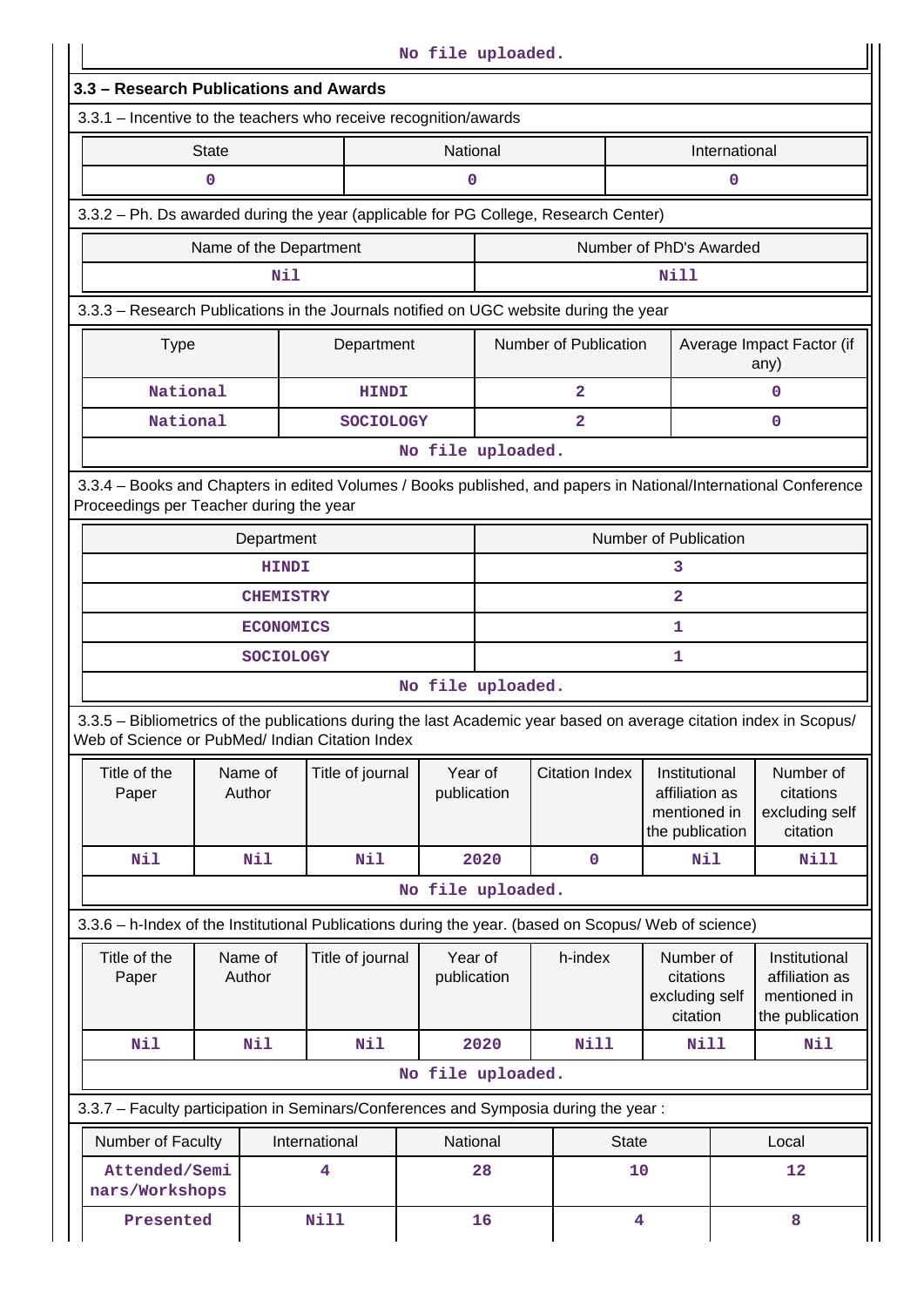| papers                                                                                                                                                                                                             |  |                                                                            |              |                                                          |                        |     |                                                          |
|--------------------------------------------------------------------------------------------------------------------------------------------------------------------------------------------------------------------|--|----------------------------------------------------------------------------|--------------|----------------------------------------------------------|------------------------|-----|----------------------------------------------------------|
| Resource<br>persons                                                                                                                                                                                                |  | Nill                                                                       |              | $\overline{2}$                                           | Nill                   |     | 5                                                        |
|                                                                                                                                                                                                                    |  |                                                                            |              | No file uploaded.                                        |                        |     |                                                          |
| 3.4 - Extension Activities                                                                                                                                                                                         |  |                                                                            |              |                                                          |                        |     |                                                          |
| 3.4.1 – Number of extension and outreach programmes conducted in collaboration with industry, community and<br>Non- Government Organisations through NSS/NCC/Red cross/Youth Red Cross (YRC) etc., during the year |  |                                                                            |              |                                                          |                        |     |                                                          |
| Title of the activities                                                                                                                                                                                            |  | Organising unit/agency/<br>collaborating agency                            |              | Number of teachers<br>participated in such<br>activities |                        |     | Number of students<br>participated in such<br>activities |
| Poster<br>competition                                                                                                                                                                                              |  | N.S.S.                                                                     |              |                                                          | $\overline{2}$         |     | 24                                                       |
| Organizing<br>National Youth Week                                                                                                                                                                                  |  | N.S.S.                                                                     |              |                                                          | 4                      |     | 140                                                      |
| Disaster<br>management<br>awareness programme                                                                                                                                                                      |  | Rovers-Rangers                                                             |              |                                                          | $\overline{2}$         |     | 60                                                       |
| Seminar on River<br>conservation                                                                                                                                                                                   |  | Rovers-Rangers                                                             |              |                                                          | $\overline{2}$         |     | 60                                                       |
| <b>Awareness</b><br>programme on First-<br>aid treatment                                                                                                                                                           |  | Rovers-Rangers                                                             |              | $\overline{a}$                                           |                        | 60  |                                                          |
| 3 Days camp                                                                                                                                                                                                        |  | Rovers-Rangers                                                             |              |                                                          | $\mathbf{2}$           |     | 60                                                       |
| Role- play on the<br>theme Beti bachao,<br>beti padhao                                                                                                                                                             |  | N.S.S.                                                                     |              |                                                          | $\overline{2}$         |     | 100                                                      |
| <b>Awareness</b><br>programe on water<br>conservation                                                                                                                                                              |  | N.S.S.                                                                     |              | $\overline{2}$                                           |                        | 100 |                                                          |
| Environment<br>awareness rally                                                                                                                                                                                     |  | N.S.S.                                                                     |              | $\overline{a}$                                           |                        | 100 |                                                          |
| 7 Days special<br>camp                                                                                                                                                                                             |  | N.S.S.                                                                     |              | $\overline{2}$                                           |                        | 100 |                                                          |
|                                                                                                                                                                                                                    |  |                                                                            |              | No file uploaded.                                        |                        |     |                                                          |
| 3.4.2 - Awards and recognition received for extension activities from Government and other recognized bodies<br>during the year                                                                                    |  |                                                                            |              |                                                          |                        |     |                                                          |
| Name of the activity                                                                                                                                                                                               |  | Award/Recognition                                                          |              |                                                          | <b>Awarding Bodies</b> |     | Number of students<br><b>Benefited</b>                   |
| Nil                                                                                                                                                                                                                |  | Nil                                                                        |              |                                                          | Nil                    |     | Nill                                                     |
|                                                                                                                                                                                                                    |  |                                                                            |              | No file uploaded.                                        |                        |     |                                                          |
| 3.4.3 - Students participating in extension activities with Government Organisations, Non-Government<br>Organisations and programmes such as Swachh Bharat, Aids Awareness, Gender Issue, etc. during the year     |  |                                                                            |              |                                                          |                        |     |                                                          |
| Name of the scheme                                                                                                                                                                                                 |  | Name of the activity<br>Organising unit/Agen<br>cy/collaborating<br>agency |              | Number of teachers<br>participated in such<br>activites  |                        |     | Number of students<br>participated in such<br>activites  |
| Unnat Bharat<br>Abhiyan                                                                                                                                                                                            |  | Institution<br>level                                                       | India Ralley | Plastic free                                             | 6                      |     | 140                                                      |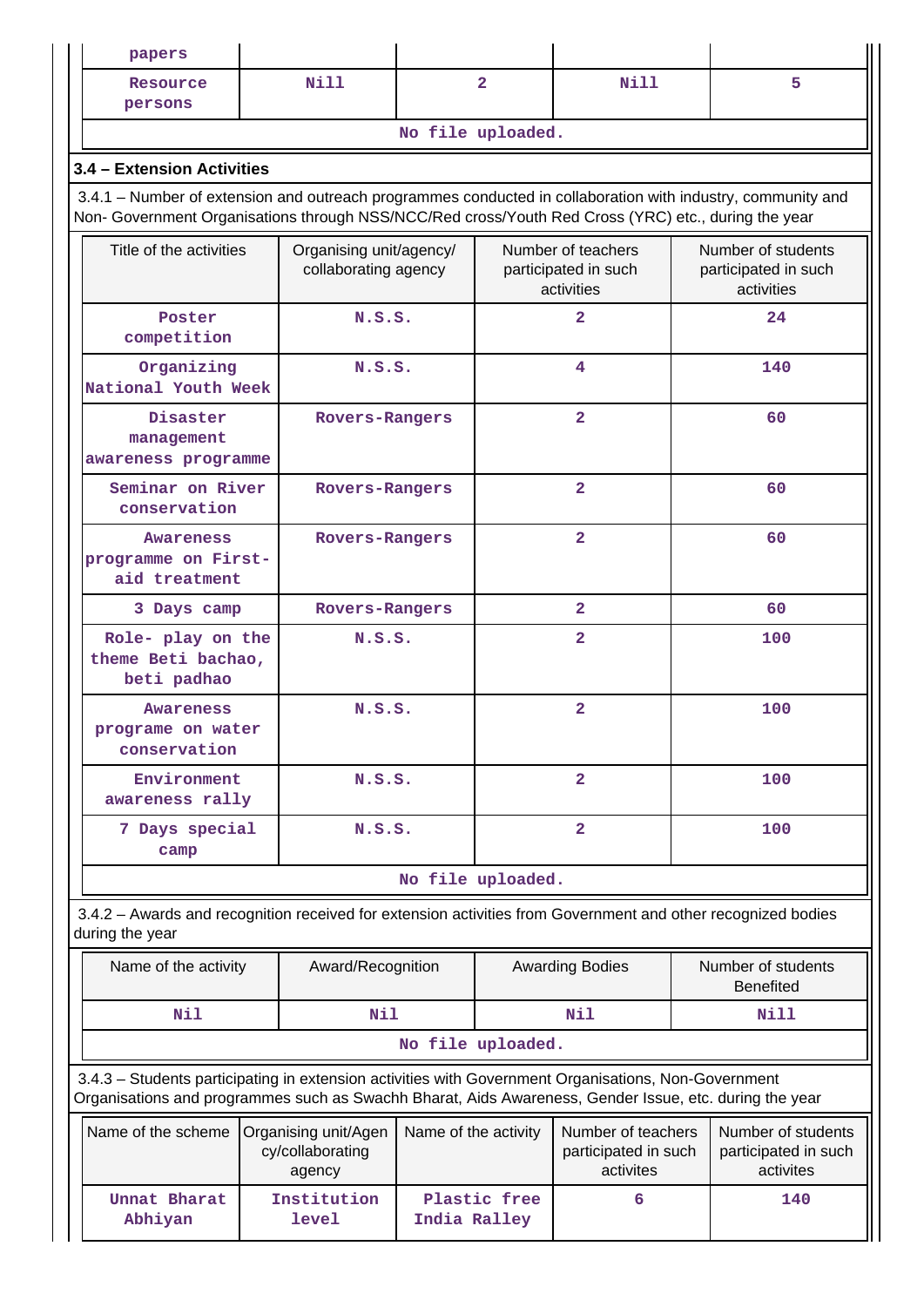|                      | Unnat Bharat<br>Abhiyan                                                                                                                                  |                         | Institution<br>level |                                                                                                   | Camp for<br>Hemoglobin<br>testing   |                                                | 4                  |                    |            | 110                                                       |
|----------------------|----------------------------------------------------------------------------------------------------------------------------------------------------------|-------------------------|----------------------|---------------------------------------------------------------------------------------------------|-------------------------------------|------------------------------------------------|--------------------|--------------------|------------|-----------------------------------------------------------|
|                      | Adoption of<br>nearby village                                                                                                                            | N.S.S.                  |                      | program on<br>Water-<br>Conservation                                                              |                                     | Awareness                                      |                    | 5                  |            | 80                                                        |
|                      | Adoption of<br>nearby village                                                                                                                            |                         | N.S.S.               |                                                                                                   | program on<br><b>Health Hygiene</b> | Awareness                                      |                    | 6                  |            | 90                                                        |
|                      | Voter<br>awareness                                                                                                                                       |                         | N.S.S.               |                                                                                                   | competition                         | Poster                                         |                    | $\overline{2}$     |            | 24                                                        |
|                      | Mission Fit<br>India                                                                                                                                     |                         | Sports<br>Department |                                                                                                   | of speech of<br>honorable P.M.      | Live telecast                                  |                    | 6                  |            | 140                                                       |
|                      | Swachh Bharat<br>Abhiyan                                                                                                                                 |                         | N.S.S.               |                                                                                                   | Pakhwara                            | Swachhata                                      |                    | 4                  |            | 120                                                       |
|                      |                                                                                                                                                          |                         |                      |                                                                                                   |                                     | No file uploaded.                              |                    |                    |            |                                                           |
| 3.5 - Collaborations |                                                                                                                                                          |                         |                      |                                                                                                   |                                     |                                                |                    |                    |            |                                                           |
|                      | 3.5.1 – Number of Collaborative activities for research, faculty exchange, student exchange during the year                                              |                         |                      |                                                                                                   |                                     |                                                |                    |                    |            |                                                           |
|                      | Nature of activity                                                                                                                                       |                         |                      | Participant                                                                                       |                                     | Source of financial support                    |                    |                    | Duration   |                                                           |
|                      | Nil                                                                                                                                                      |                         |                      | 0                                                                                                 |                                     | Nil                                            |                    |                    | $\Omega$   |                                                           |
|                      |                                                                                                                                                          |                         |                      |                                                                                                   |                                     | No file uploaded.                              |                    |                    |            |                                                           |
|                      | 3.5.2 - Linkages with institutions/industries for internship, on-the- job training, project work, sharing of research<br>facilities etc. during the year |                         |                      |                                                                                                   |                                     |                                                |                    |                    |            |                                                           |
|                      | Nature of linkage                                                                                                                                        | Title of the<br>linkage |                      | Name of the<br>partnering<br>institution/<br>industry<br>/research lab<br>with contact<br>details |                                     | <b>Duration From</b>                           |                    | <b>Duration To</b> |            | Participant                                               |
|                      | Nil                                                                                                                                                      |                         | Nil                  |                                                                                                   | Nil                                 | 01/07/2019                                     |                    |                    | 01/07/2019 | $\mathbf 0$                                               |
|                      |                                                                                                                                                          |                         |                      |                                                                                                   |                                     | No file uploaded.                              |                    |                    |            |                                                           |
|                      | 3.5.3 – MoUs signed with institutions of national, international importance, other universities, industries, corporate<br>houses etc. during the year    |                         |                      |                                                                                                   |                                     |                                                |                    |                    |            |                                                           |
|                      | Organisation                                                                                                                                             |                         |                      | Date of MoU signed                                                                                |                                     |                                                | Purpose/Activities |                    |            | Number of<br>students/teachers<br>participated under MoUs |
|                      | <b>Nil</b><br>01/07/2019                                                                                                                                 |                         |                      |                                                                                                   | Nil                                 |                                                |                    | <b>Nill</b>        |            |                                                           |
|                      |                                                                                                                                                          |                         |                      |                                                                                                   |                                     | No file uploaded.                              |                    |                    |            |                                                           |
|                      | <b>CRITERION IV – INFRASTRUCTURE AND LEARNING RESOURCES</b>                                                                                              |                         |                      |                                                                                                   |                                     |                                                |                    |                    |            |                                                           |
|                      | 4.1 - Physical Facilities                                                                                                                                |                         |                      |                                                                                                   |                                     |                                                |                    |                    |            |                                                           |
|                      | 4.1.1 - Budget allocation, excluding salary for infrastructure augmentation during the year                                                              |                         |                      |                                                                                                   |                                     |                                                |                    |                    |            |                                                           |
|                      |                                                                                                                                                          |                         |                      |                                                                                                   |                                     | Budget utilized for infrastructure development |                    |                    |            |                                                           |
|                      | Budget allocated for infrastructure augmentation<br>5612149                                                                                              |                         |                      |                                                                                                   |                                     | 4286785                                        |                    |                    |            |                                                           |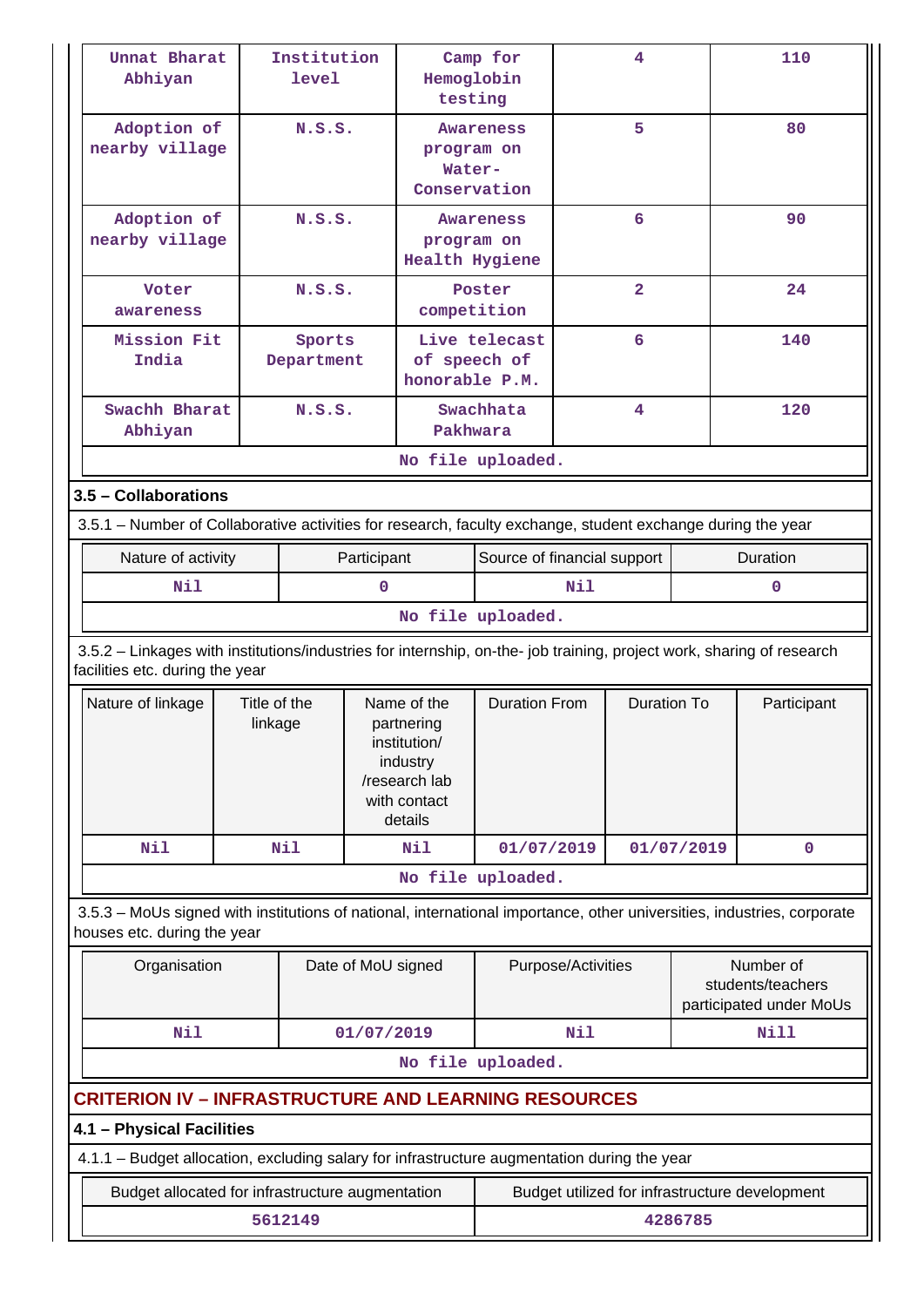|                                                                                                                                                            | 4.1.2 - Details of augmentation in infrastructure facilities during the year |                   |                                                                                                                                                                                                                |                   |                |                                          |  |                                                   |                         |               |             |  |
|------------------------------------------------------------------------------------------------------------------------------------------------------------|------------------------------------------------------------------------------|-------------------|----------------------------------------------------------------------------------------------------------------------------------------------------------------------------------------------------------------|-------------------|----------------|------------------------------------------|--|---------------------------------------------------|-------------------------|---------------|-------------|--|
|                                                                                                                                                            |                                                                              | <b>Facilities</b> |                                                                                                                                                                                                                |                   |                |                                          |  | <b>Existing or Newly Added</b>                    |                         |               |             |  |
|                                                                                                                                                            |                                                                              | Campus Area       |                                                                                                                                                                                                                |                   |                |                                          |  | Existing                                          |                         |               |             |  |
|                                                                                                                                                            |                                                                              | Class rooms       |                                                                                                                                                                                                                |                   | Existing       |                                          |  |                                                   |                         |               |             |  |
|                                                                                                                                                            |                                                                              | Laboratories      |                                                                                                                                                                                                                |                   | Existing       |                                          |  |                                                   |                         |               |             |  |
|                                                                                                                                                            |                                                                              | Seminar Halls     |                                                                                                                                                                                                                |                   |                |                                          |  | Existing                                          |                         |               |             |  |
|                                                                                                                                                            |                                                                              |                   | Classrooms with LCD facilities                                                                                                                                                                                 |                   |                |                                          |  | Existing                                          |                         |               |             |  |
|                                                                                                                                                            |                                                                              |                   | Seminar halls with ICT facilities                                                                                                                                                                              |                   |                |                                          |  | Newly Added                                       |                         |               |             |  |
|                                                                                                                                                            |                                                                              |                   | Value of the equipment purchased<br>during the year (rs. in lakhs)                                                                                                                                             |                   |                |                                          |  | Newly Added                                       |                         |               |             |  |
| No file uploaded.                                                                                                                                          |                                                                              |                   |                                                                                                                                                                                                                |                   |                |                                          |  |                                                   |                         |               |             |  |
| 4.2 - Library as a Learning Resource                                                                                                                       |                                                                              |                   |                                                                                                                                                                                                                |                   |                |                                          |  |                                                   |                         |               |             |  |
| 4.2.1 - Library is automated {Integrated Library Management System (ILMS)}                                                                                 |                                                                              |                   |                                                                                                                                                                                                                |                   |                |                                          |  |                                                   |                         |               |             |  |
|                                                                                                                                                            | Name of the ILMS<br>software                                                 |                   | Nature of automation (fully<br>or patially)                                                                                                                                                                    |                   |                | Version                                  |  |                                                   | Year of automation      |               |             |  |
|                                                                                                                                                            | <b>SQL SERVER</b>                                                            |                   | Partially                                                                                                                                                                                                      |                   | SSMS 4.5       |                                          |  |                                                   | 2019                    |               |             |  |
| 4.2.2 - Library Services                                                                                                                                   |                                                                              |                   |                                                                                                                                                                                                                |                   |                |                                          |  |                                                   |                         |               |             |  |
|                                                                                                                                                            | Newly Added<br>Total<br>Library<br>Existing<br>Service Type                  |                   |                                                                                                                                                                                                                |                   |                |                                          |  |                                                   |                         |               |             |  |
| Text<br><b>Books</b>                                                                                                                                       |                                                                              | 8950              | 1540000                                                                                                                                                                                                        |                   | <b>Nill</b>    | <b>Nill</b>                              |  | 8950                                              |                         |               | 1540000     |  |
| No file uploaded.                                                                                                                                          |                                                                              |                   |                                                                                                                                                                                                                |                   |                |                                          |  |                                                   |                         |               |             |  |
| (Learning Management System (LMS) etc                                                                                                                      |                                                                              |                   | 4.2.3 - E-content developed by teachers such as: e-PG- Pathshala, CEC (under e-PG- Pathshala CEC (Under<br>Graduate) SWAYAM other MOOCs platform NPTEL/NMEICT/any other Government initiatives & institutional |                   |                |                                          |  |                                                   |                         |               |             |  |
|                                                                                                                                                            | Name of the Teacher                                                          |                   | Name of the Module                                                                                                                                                                                             |                   |                | Platform on which module<br>is developed |  |                                                   | Date of launching e-    | content       |             |  |
| Nil                                                                                                                                                        |                                                                              |                   | Nil                                                                                                                                                                                                            |                   | Nil            |                                          |  |                                                   | 01/07/2019              |               |             |  |
|                                                                                                                                                            |                                                                              |                   |                                                                                                                                                                                                                | No file uploaded. |                |                                          |  |                                                   |                         |               |             |  |
| 4.3 - IT Infrastructure                                                                                                                                    |                                                                              |                   |                                                                                                                                                                                                                |                   |                |                                          |  |                                                   |                         |               |             |  |
| 4.3.1 - Technology Upgradation (overall)                                                                                                                   |                                                                              |                   |                                                                                                                                                                                                                |                   |                |                                          |  |                                                   |                         |               |             |  |
| Office<br><b>Type</b><br><b>Total Co</b><br>Computer<br>Internet<br>Computer<br>Departme<br><b>Browsing</b><br>Lab<br>Centers<br>mputers<br>centers<br>nts |                                                                              |                   |                                                                                                                                                                                                                |                   |                |                                          |  | Available<br><b>Bandwidt</b><br>h (MBPS/<br>GBPS) |                         | <b>Others</b> |             |  |
| Existin<br>g                                                                                                                                               | 9                                                                            | $\mathbf{1}$      | 4                                                                                                                                                                                                              | 0                 | 0              | $\mathbf 0$                              |  | 9                                                 | 1                       |               | 0           |  |
| Added                                                                                                                                                      | 15                                                                           | 0                 | $\mathbf 0$                                                                                                                                                                                                    | $\mathbf 0$       | $\mathbf{1}$   | $\mathbf{1}$                             |  | $\mathbf 0$                                       | $\overline{\mathbf{2}}$ |               | $\mathbf 0$ |  |
| Total                                                                                                                                                      | 24                                                                           | $\mathbf{1}$      | 4                                                                                                                                                                                                              | 0                 | 1              | 1                                        |  | 9                                                 | 3                       |               | 0           |  |
|                                                                                                                                                            |                                                                              |                   | 4.3.2 - Bandwidth available of internet connection in the Institution (Leased line)                                                                                                                            |                   |                |                                          |  |                                                   |                         |               |             |  |
|                                                                                                                                                            |                                                                              |                   |                                                                                                                                                                                                                |                   | 1.8 MBPS/ GBPS |                                          |  |                                                   |                         |               |             |  |
| 4.3.3 - Facility for e-content                                                                                                                             |                                                                              |                   |                                                                                                                                                                                                                |                   |                |                                          |  |                                                   |                         |               |             |  |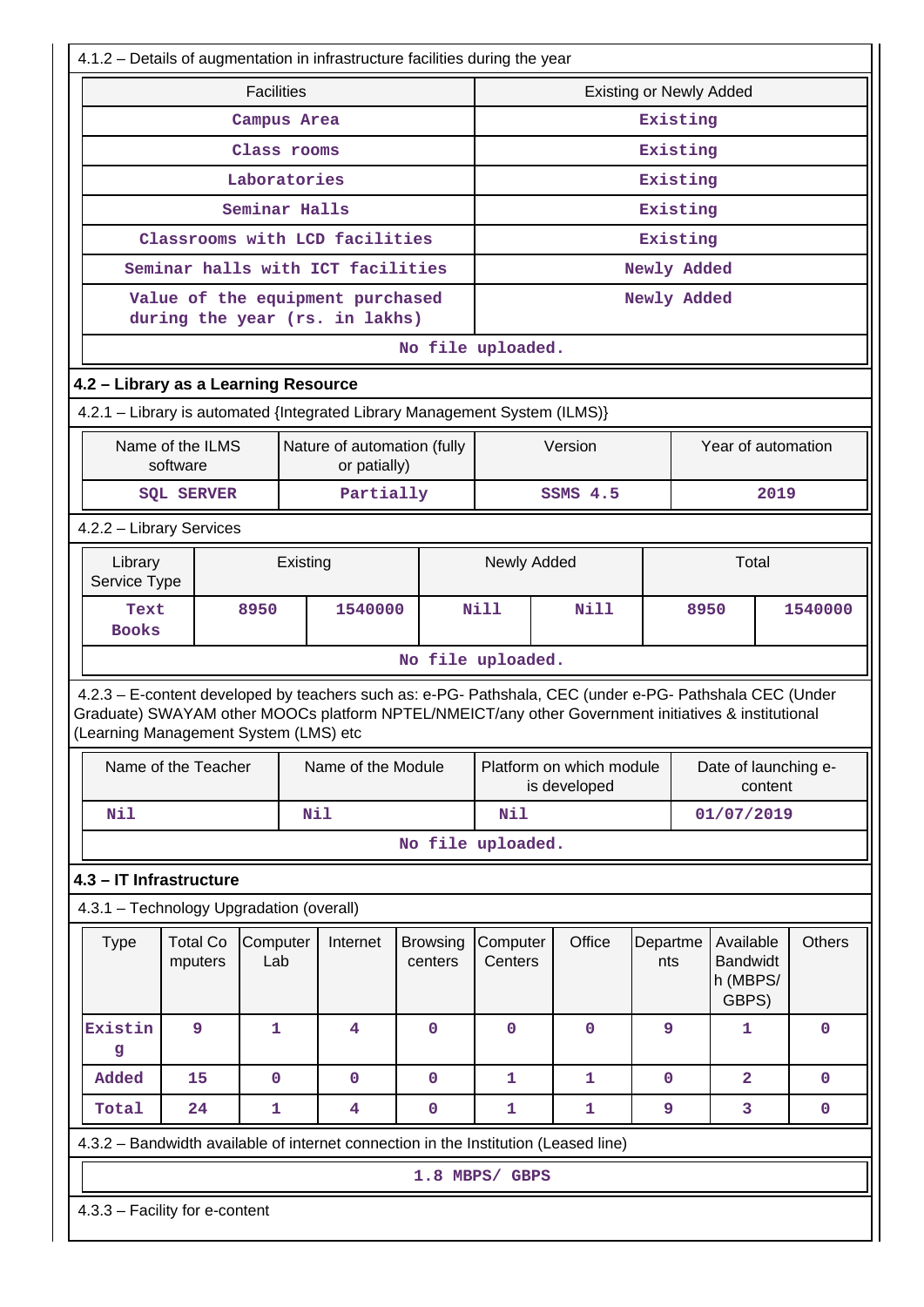| Name of the e-content development facility | Provide the link of the videos and media centre and<br>recording facility |
|--------------------------------------------|---------------------------------------------------------------------------|
| Nil                                        | Νi                                                                        |

#### **4.4 – Maintenance of Campus Infrastructure**

 4.4.1 – Expenditure incurred on maintenance of physical facilities and academic support facilities, excluding salary component, during the year

| Assigned Budget on<br>academic facilities | Expenditure incurred on<br>maintenance of academic<br><b>facilities</b> | Assigned budget on<br>physical facilities | Expenditure incurredon<br>maintenance of physical<br>facilites |  |
|-------------------------------------------|-------------------------------------------------------------------------|-------------------------------------------|----------------------------------------------------------------|--|
| 612149                                    | 486785                                                                  | 5000000                                   | 3800000                                                        |  |

 4.4.2 – Procedures and policies for maintaining and utilizing physical, academic and support facilities - laboratory, library, sports complex, computers, classrooms etc. (maximum 500 words) (information to be available in institutional Website, provide link)

 **The institution is fully a government funded institution and is bound to follow the standard procedures and policies of Government of Uttar Pradesh and also Government of India. For the maintenance and utilisation of physical, academic and support facilities in the institution, a certain amount of budget was provided by the government of Uttar Pradesh and with the help of this financial aids, the institution designed a system regarding of the above. There are various college level committees constructed by the head of the institution to look after the maintenance and utilisation of the academic and support facilities. Sports department is actively working not only for the teaching but also maintaining the necessary equipments and facilities regarding the sports and games. Department of science faculties are responsible for laboratories and labs activities. The institution have its mission to achieve its best within the limited resources. Using this approach, chemistry department and its head was not only dynamically engaged in the maintaining of the labs conditions,but also contributed its best to organising practicals during the present session. RUSA committee and its incharge was also contributed its best for maintaining physical and academic facilities in the institution. Computers and other accessories, desktops, UPS, printers, computer tables, chairs, projectors, 65 inch multimedia TFT technology LED screen, conference tables, chairs, fans, audio podium, air conditioners, RO system for clean water supply, vacuum cleaner equipments and many other necessary items were purchased for maintaining academic and support activities in the institution. Stock registers were maintained by the various departments and commeeties in the institution. A big generator and many inverters are using for proper and uninterrupted electric facilities. A computer lab is developed during the session and maintained by computer lab committee, which is responsible for not only its safety but also organising and conducting various computer training programs and practical sessions. 1 chemistry block building is prepared and handed over during the session for maintaining the academic quality in the concerned department. A staff member is appointed as the caretaker position in the college and he is responsible for furniture and other basic equipments like LED bulbs , water coolers, fans etc. and also for its maintenance.**

#### <www.gdcaonla.org>

#### **CRITERION V – STUDENT SUPPORT AND PROGRESSION**

#### **5.1 – Student Support**

5.1.1 – Scholarships and Financial Support

|                   | Name/Title of the scheme |      | Amount in Rupees |  |
|-------------------|--------------------------|------|------------------|--|
| Financial Support | Dashmottar               | 1017 | 3983083          |  |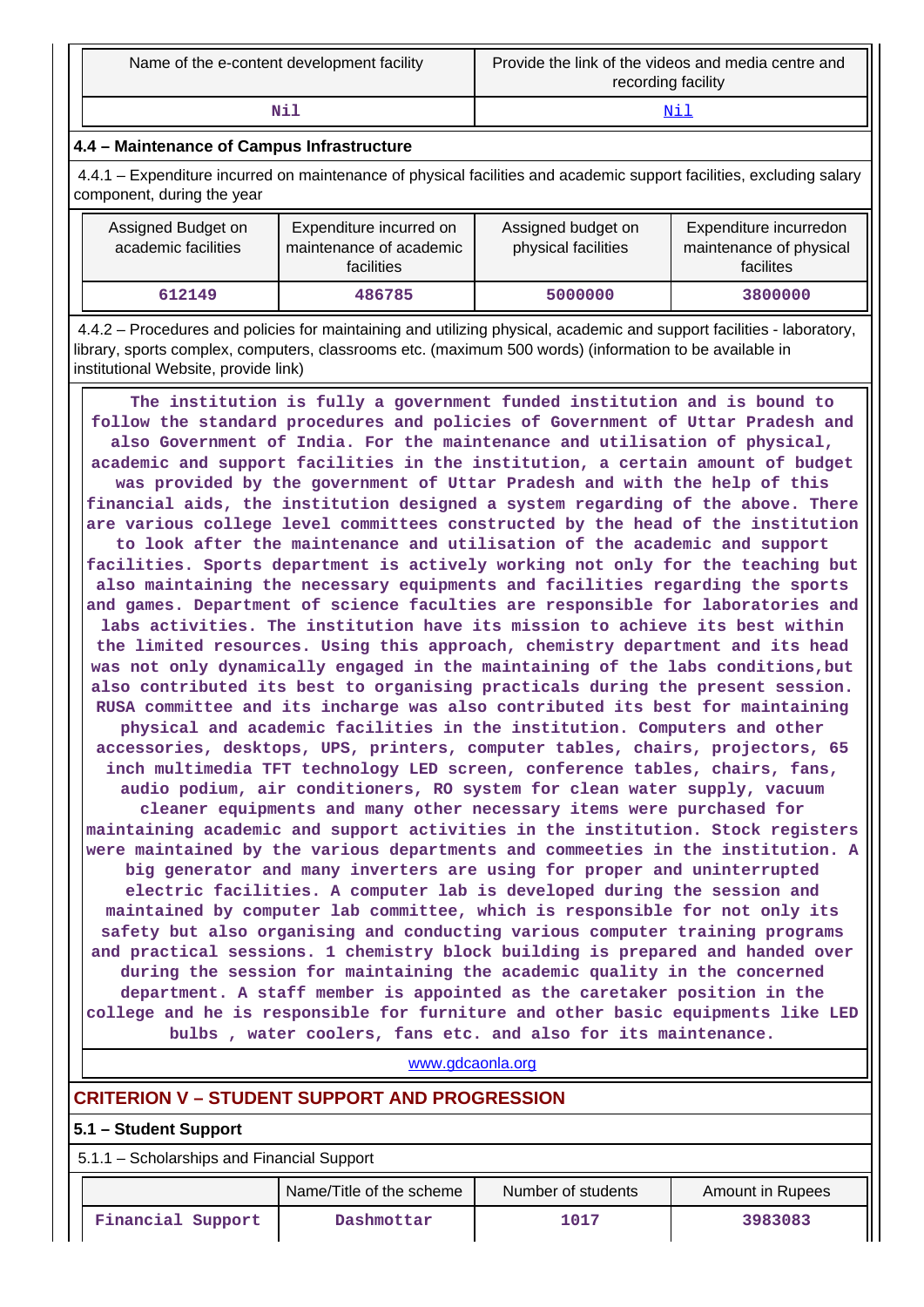| from institution                                                                                                                                               |                                                                                                                                                                                                                 |          | Scholarship, Govt.<br>of U.P.                                        |                                                                             |                                                              |                                   |                                                    |
|----------------------------------------------------------------------------------------------------------------------------------------------------------------|-----------------------------------------------------------------------------------------------------------------------------------------------------------------------------------------------------------------|----------|----------------------------------------------------------------------|-----------------------------------------------------------------------------|--------------------------------------------------------------|-----------------------------------|----------------------------------------------------|
| Financial Support<br>from Other Sources                                                                                                                        |                                                                                                                                                                                                                 |          |                                                                      |                                                                             |                                                              |                                   |                                                    |
| a) National                                                                                                                                                    |                                                                                                                                                                                                                 |          | National<br>Scholarship Portal                                       | $\overline{2}$                                                              |                                                              |                                   | 130000                                             |
| b) International                                                                                                                                               |                                                                                                                                                                                                                 |          | <b>NIL</b>                                                           | Nill                                                                        |                                                              |                                   | $\Omega$                                           |
|                                                                                                                                                                |                                                                                                                                                                                                                 |          |                                                                      | No file uploaded.                                                           |                                                              |                                   |                                                    |
|                                                                                                                                                                | 5.1.2 - Number of capability enhancement and development schemes such as Soft skill development, Remedial<br>coaching, Language lab, Bridge courses, Yoga, Meditation, Personal Counselling and Mentoring etc., |          |                                                                      |                                                                             |                                                              |                                   |                                                    |
| Name of the capability<br>enhancement scheme                                                                                                                   |                                                                                                                                                                                                                 |          | Date of implemetation                                                | Number of students<br>enrolled                                              |                                                              |                                   | Agencies involved                                  |
| Participation in<br>Employment -Fair                                                                                                                           |                                                                                                                                                                                                                 |          | 08/02/2020                                                           | 25                                                                          |                                                              |                                   | Govt.<br>Polytechnic,<br>Dadraul,<br>Shahjahanpur. |
| Participation in<br>Mission Padhe<br>Bareilly, Badhe<br>Bareilly                                                                                               |                                                                                                                                                                                                                 |          | 24/01/2020                                                           | 55                                                                          |                                                              | District<br>admission level       |                                                    |
| Computer training<br>workshop                                                                                                                                  |                                                                                                                                                                                                                 |          | 14/02/2020                                                           | 80                                                                          |                                                              | Institute level                   |                                                    |
| Workshop on UGC<br>NET/JRF                                                                                                                                     |                                                                                                                                                                                                                 |          | 14/11/2019                                                           | 70                                                                          |                                                              | Institute level                   |                                                    |
|                                                                                                                                                                |                                                                                                                                                                                                                 |          |                                                                      | No file uploaded.                                                           |                                                              |                                   |                                                    |
| 5.1.3 – Students benefited by guidance for competitive examinations and career counselling offered by the<br>institution during the year                       |                                                                                                                                                                                                                 |          |                                                                      |                                                                             |                                                              |                                   |                                                    |
| Year                                                                                                                                                           | Name of the<br>scheme                                                                                                                                                                                           |          | Number of<br>benefited<br>students for<br>competitive<br>examination | Number of<br>benefited<br>students by<br>career<br>counseling<br>activities | Number of<br>students who<br>have passedin<br>the comp. exam |                                   | Number of<br>studentsp placed                      |
| 2019                                                                                                                                                           | on UGC<br>NET/JRF,<br>Other<br>comptitions                                                                                                                                                                      | Workshop | $\overline{a}$                                                       | 75                                                                          |                                                              | $\overline{\mathbf{2}}$           | $\overline{\mathbf{2}}$                            |
|                                                                                                                                                                |                                                                                                                                                                                                                 |          |                                                                      | No file uploaded.                                                           |                                                              |                                   |                                                    |
| 5.1.4 – Institutional mechanism for transparency, timely redressal of student grievances, Prevention of sexual<br>harassment and ragging cases during the year |                                                                                                                                                                                                                 |          |                                                                      |                                                                             |                                                              |                                   |                                                    |
| Total grievances received                                                                                                                                      |                                                                                                                                                                                                                 |          | Number of grievances redressed                                       |                                                                             | redressal                                                    | Avg. number of days for grievance |                                                    |
|                                                                                                                                                                | <b>Nill</b><br>Nill<br>Nill                                                                                                                                                                                     |          |                                                                      |                                                                             |                                                              |                                   |                                                    |
| 5.2 - Student Progression                                                                                                                                      |                                                                                                                                                                                                                 |          |                                                                      |                                                                             |                                                              |                                   |                                                    |
| 5.2.1 - Details of campus placement during the year                                                                                                            |                                                                                                                                                                                                                 |          |                                                                      |                                                                             |                                                              |                                   |                                                    |
|                                                                                                                                                                | On campus                                                                                                                                                                                                       |          |                                                                      |                                                                             | Off campus                                                   |                                   |                                                    |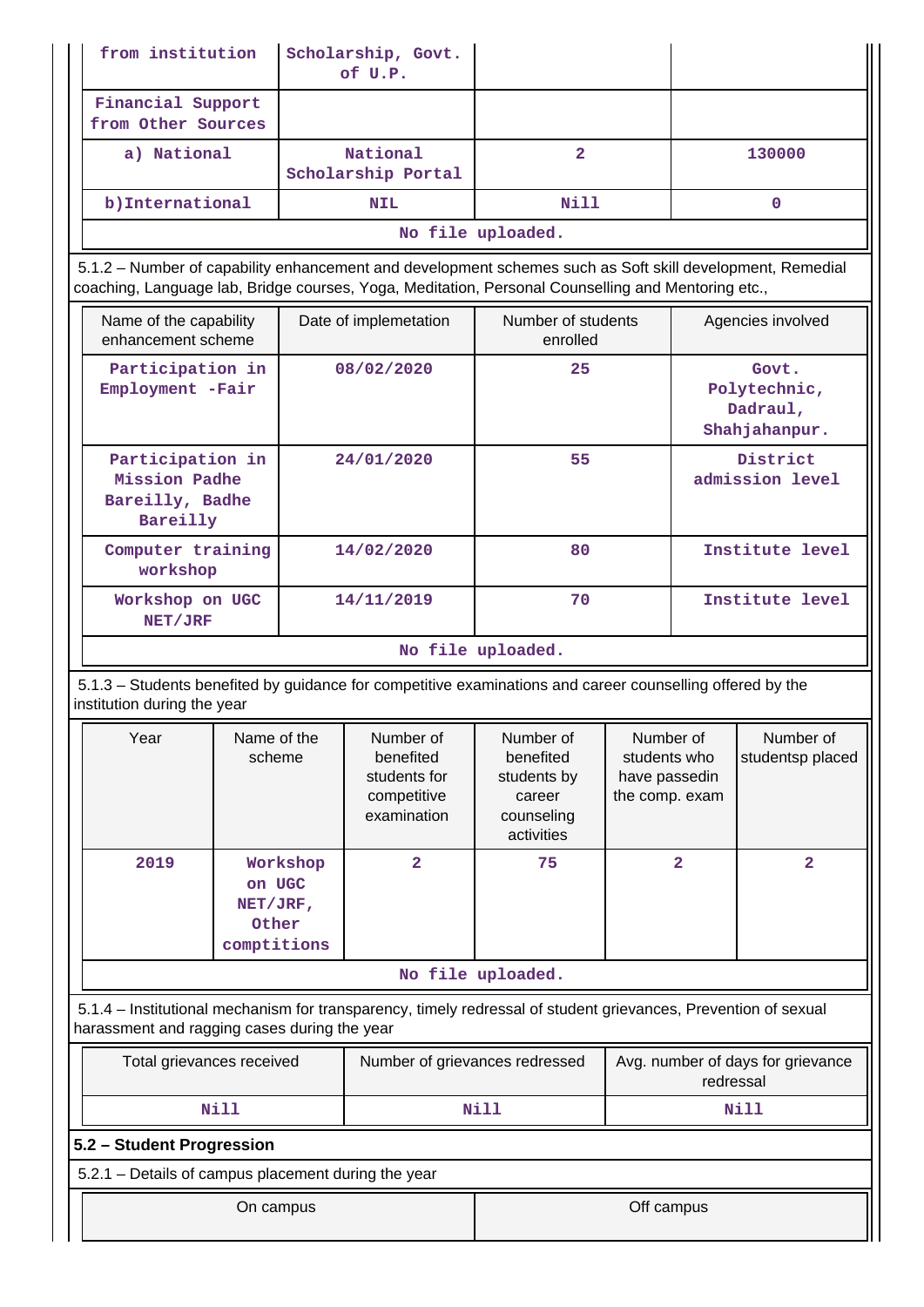|                                                                                                          | Nameof<br>organizations<br>visited                                                                                                                                                     | Number of<br>students<br>participated                       | Number of<br>stduents placed |                   |                         | Nameof<br>organizations<br>visited  |  | Number of<br>students<br>participated                        | Number of<br>stduents placed        |
|----------------------------------------------------------------------------------------------------------|----------------------------------------------------------------------------------------------------------------------------------------------------------------------------------------|-------------------------------------------------------------|------------------------------|-------------------|-------------------------|-------------------------------------|--|--------------------------------------------------------------|-------------------------------------|
|                                                                                                          | Nil                                                                                                                                                                                    | Nill                                                        |                              | <b>Nill</b>       |                         | Nil                                 |  | <b>Nill</b>                                                  | Nill                                |
|                                                                                                          |                                                                                                                                                                                        |                                                             |                              | No file uploaded. |                         |                                     |  |                                                              |                                     |
|                                                                                                          | 5.2.2 – Student progression to higher education in percentage during the year                                                                                                          |                                                             |                              |                   |                         |                                     |  |                                                              |                                     |
|                                                                                                          | Year                                                                                                                                                                                   | Number of<br>students<br>enrolling into<br>higher education | Programme<br>graduated from  |                   |                         | Depratment<br>graduated from        |  | Name of<br>institution joined                                | Name of<br>programme<br>admitted to |
|                                                                                                          | 2019                                                                                                                                                                                   | 45                                                          |                              | <b>BA</b>         |                         | Sociology                           |  | Dr. R.M.L.<br>Govt. Degree<br>College,<br>Aonla,<br>Bareilly | M.A.<br>Sociology                   |
|                                                                                                          | 2019                                                                                                                                                                                   | 8                                                           |                              | <b>BA</b>         |                         | Hindi                               |  | Dr. R.M.L.<br>Govt. Degree<br>College,<br>Aonla,<br>Bareilly | M.A. Hindi                          |
|                                                                                                          | 2019                                                                                                                                                                                   | 6                                                           |                              | B.Sc.             |                         | Chemistry                           |  | Dr. R.M.L.<br>Govt. Degree<br>College,<br>Aonla,<br>Bareilly | M.Sc.<br>Chemistry                  |
|                                                                                                          |                                                                                                                                                                                        |                                                             |                              | No file uploaded. |                         |                                     |  |                                                              |                                     |
|                                                                                                          | 5.2.3 - Students qualifying in state/ national/ international level examinations during the year<br>(eg:NET/SET/SLET/GATE/GMAT/CAT/GRE/TOFEL/Civil Services/State Government Services) |                                                             |                              |                   |                         |                                     |  |                                                              |                                     |
|                                                                                                          |                                                                                                                                                                                        | Items                                                       |                              |                   |                         |                                     |  | Number of students selected/ qualifying                      |                                     |
|                                                                                                          |                                                                                                                                                                                        | NET                                                         |                              |                   |                         |                                     |  | $\overline{a}$                                               |                                     |
|                                                                                                          |                                                                                                                                                                                        |                                                             |                              | No file uploaded. |                         |                                     |  |                                                              |                                     |
| 5.2.4 - Sports and cultural activities / competitions organised at the institution level during the year |                                                                                                                                                                                        |                                                             |                              |                   |                         |                                     |  |                                                              |                                     |
|                                                                                                          |                                                                                                                                                                                        | Activity                                                    |                              | Level             |                         | <b>Number of Participants</b>       |  |                                                              |                                     |
|                                                                                                          | Annual Sports Meet,<br>Vollyball comptition,<br><b>Bdminton</b> comptition                                                                                                             |                                                             | Institution level            |                   | 105                     |                                     |  |                                                              |                                     |
|                                                                                                          | Yuva Mahotsav<br>comptitions, Departmental<br>councils comptitions                                                                                                                     |                                                             | Institution level            |                   |                         | 125                                 |  |                                                              |                                     |
|                                                                                                          | No file uploaded.                                                                                                                                                                      |                                                             |                              |                   |                         |                                     |  |                                                              |                                     |
|                                                                                                          | 5.3 - Student Participation and Activities                                                                                                                                             |                                                             |                              |                   |                         |                                     |  |                                                              |                                     |
|                                                                                                          | 5.3.1 - Number of awards/medals for outstanding performance in sports/cultural activities at national/international<br>level (award for a team event should be counted as one)         |                                                             |                              |                   |                         |                                     |  |                                                              |                                     |
|                                                                                                          | Year                                                                                                                                                                                   | Name of the<br>award/medal                                  | National/<br>Internaional    | Sports            | Number of<br>awards for | Number of<br>awards for<br>Cultural |  | Student ID<br>number                                         | Name of the<br>student              |
|                                                                                                          | 2020                                                                                                                                                                                   | Nil                                                         | National                     |                   | Nill                    | Nill                                |  | $\mathbf 0$                                                  | Nil                                 |

 $\overline{\phantom{a}}$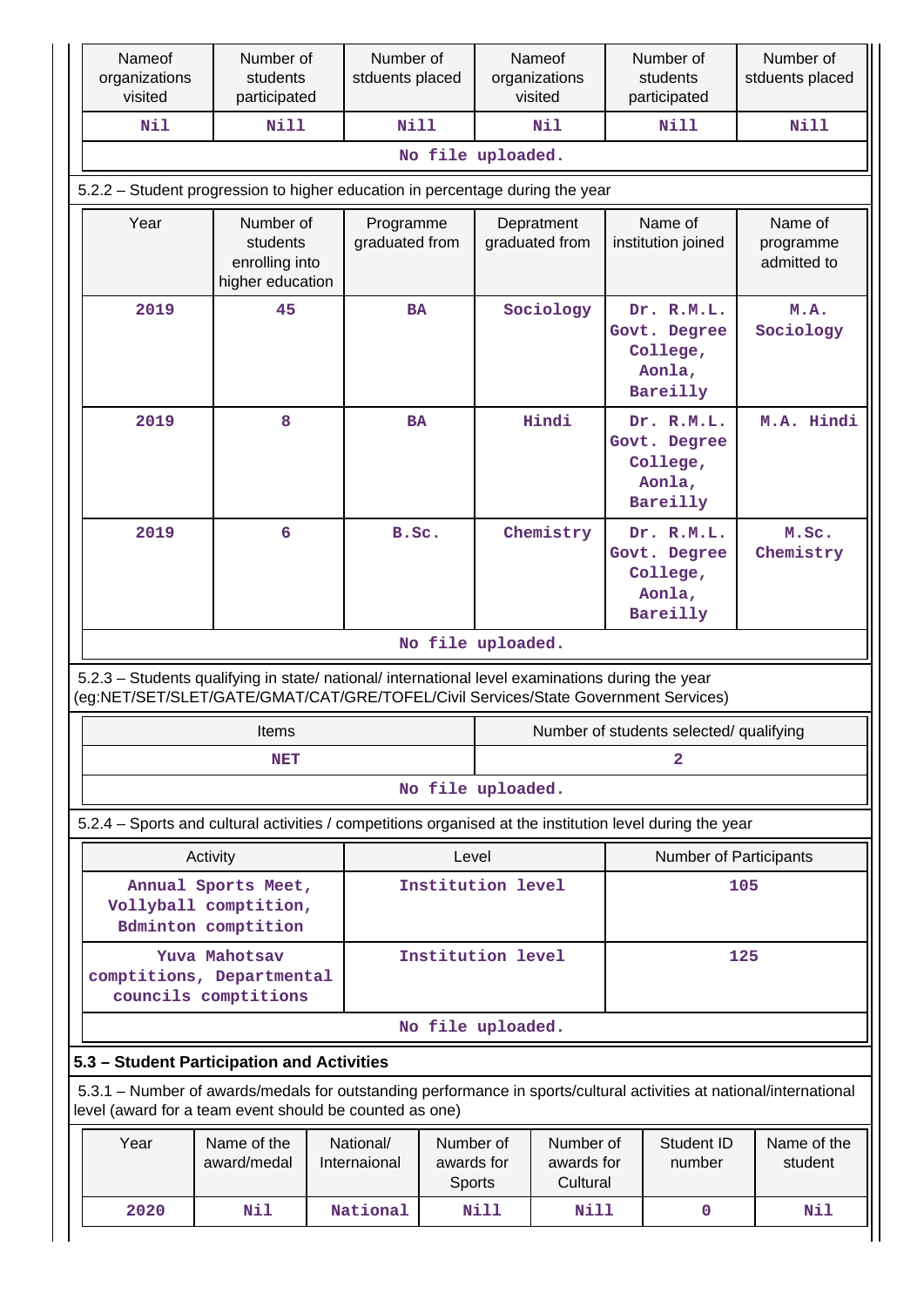#### **No file uploaded.**

 5.3.2 – Activity of Student Council & representation of students on academic & administrative bodies/committees of the institution (maximum 500 words)

 **The student councils are constructed department wise in the institution and it is named as departmental counsils. Hindi, English, Sanskrit, Sociology, Economics, Political science, Mathematics, Physics, Chemistry, Zoology and Botany departments have its departmental students councils. The formation of these councils are under the head ship of the principal of the college and the** concerned head of the department followed by a President, vice president, general **secretary and two or three members selected from the students of the department. These student councils are responsible for organising co-curricular and extracurricular activities in the department.dynamic group of counsel students contribute in organising and coordinating various events like cultural competitions,sports activities in case of sports department, gathering of the students,anchoring in the events, self participation in events and in many more ways. These councils are very useful to develop the leadership qualities in themselves and also for the development of the concerned department. Some students are permitted by the college administration as a member in some academic and administrative bodies and committees in the institution. Besides departmental students council, annual sports committee, proctorial board,environmental committee are some of the commeeties, in which the students are participated actively as a member.**

#### **5.4 – Alumni Engagement**

5.4.1 – Whether the institution has registered Alumni Association?

 **No**

5.4.2 – No. of enrolled Alumni:

#### **No Data Entered/Not Applicable !!!**

5.4.3 – Alumni contribution during the year (in Rupees) :

**0**

5.4.4 – Meetings/activities organized by Alumni Association :

## **2**

# **CRITERION VI – GOVERNANCE, LEADERSHIP AND MANAGEMENT**

#### **6.1 – Institutional Vision and Leadership**

 6.1.1 – Mention two practices of decentralization and participative management during the last year (maximum 500 words)

 **As the institution is adopted its vision as to spread the higher education in a quality manner in the remote areas of the tahsil Aonla and for its nearby villages with providing equal opportunities to all students with a very economic and fiseable means. To achieve above vision and its mission the institution is using the policy of decentralization and policy of participatory management. During the session 2019-20 the institution provided the opportunities to its various stakeholders like students,teachers, non teaching staff, parents,alumni etc. To give their suggestions and feedback and their problems. Alumini association meetings, meetings with faculty members and non teaching staff members were organised time to time during the last session 2019-20. This is an important practice used by the institution regarding participative and decentralized management. Many parents, alumni, teachers and**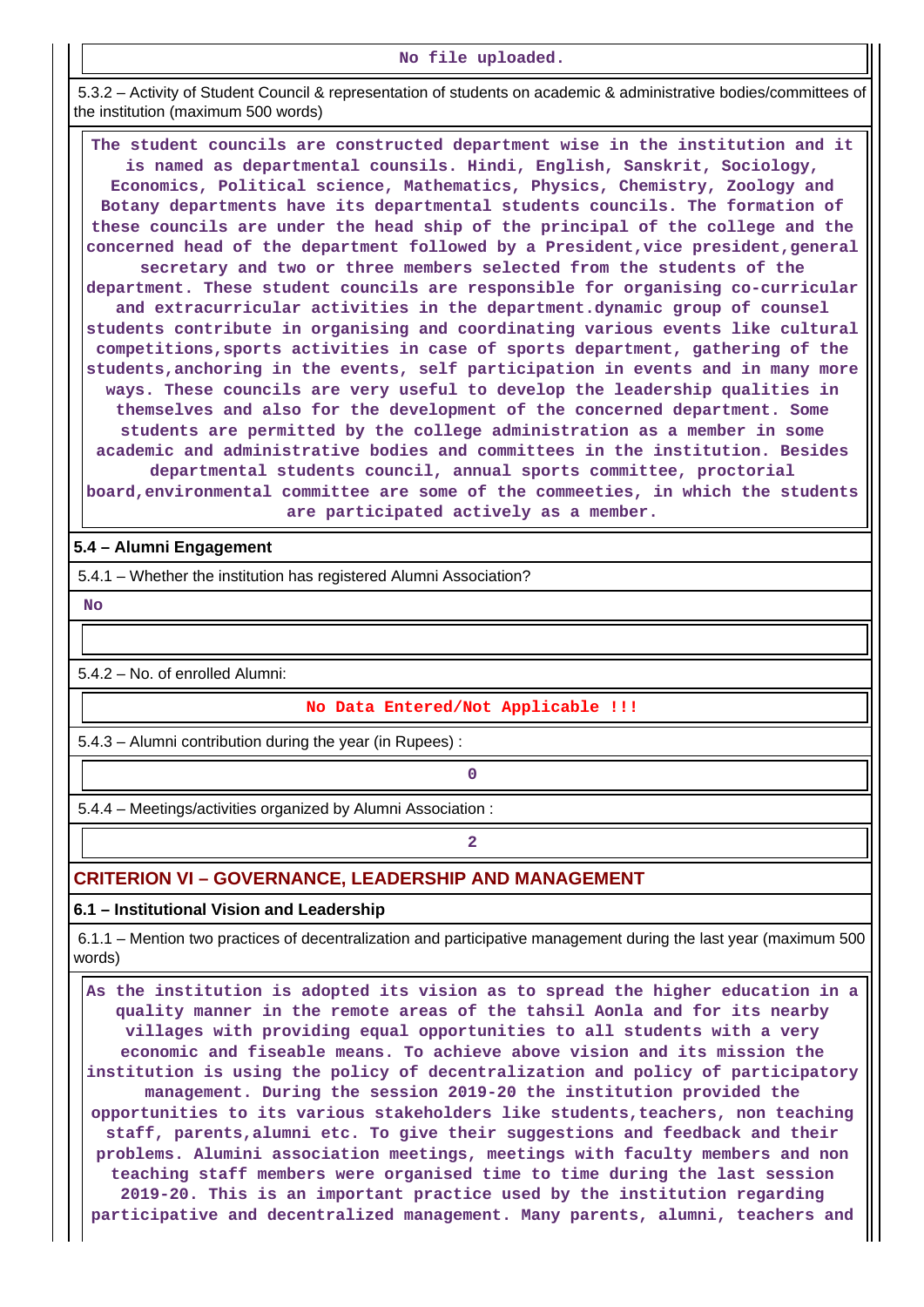**also non-teaching staff members not only provided their suggestions,but also they contributed their time and coordination with a great responsibility. Another practice of decentralization and participatory management during the session 2019-20 can be mentioned as the formation of various administrative and academic committee in the institution like proctorial board, admission committee, social welfare and scholarship committee, examination committee, environnement committee, income tax committee,RUSA committee,sports committee,NSS committee,cultural council,career counselling committee and many more committees are constructed by the head of the institution, in which not only the faculty members, but also office staff and students also held up position and they have an opportunity to provide their important contribution and take the charge of responsibilities. It is very important feature of participative management used by the head of the institution that he discussed with the faculty members and non teaching staff before handed over the convenorship or membership in any administrative or academic committee. This is a very nice practice regarding participative management used in the institution.**

| 6.1.2 – Does the institution have a Management Information System (MIS)? |  |
|--------------------------------------------------------------------------|--|
| No                                                                       |  |

#### **6.2 – Strategy Development and Deployment**

6.2.1 – Quality improvement strategies adopted by the institution for each of the following (with in 100 words each):

| <b>Strategy Type</b>     | <b>Details</b>                                                                                                                                                                                                                                                                                                                                                                                                                                                                                                                                                                                                                                                                 |
|--------------------------|--------------------------------------------------------------------------------------------------------------------------------------------------------------------------------------------------------------------------------------------------------------------------------------------------------------------------------------------------------------------------------------------------------------------------------------------------------------------------------------------------------------------------------------------------------------------------------------------------------------------------------------------------------------------------------|
| Admission of Students    | The admission of the students are<br>strictly followed as according to the<br>rules and regulations of the MJP<br>Rohilkhand University Bareilly. Online<br>admission procedure was followed by the<br>institution for the entry level in UG<br>and PG programs. The admission at the<br>entry level were strictly allowed on<br>the basis of merit which were drawn on<br>the basis of rules and regulations<br>regarding reservation policy directed<br>by the government of Uttar Pradesh and<br>also by the University. All the<br>necessary information regarding the<br>students were collected during the<br>procedure of admission at the beginning<br>of the session. |
| Research and Development | Various faculty members of the<br>institution are engaged in writing<br>research papers and Research works. The<br>two research centres were established<br>during the session 2019-20 which are<br>attached with the department of Hindi<br>and sociology. Some faculty members are<br>engaged in supervising of PhD students                                                                                                                                                                                                                                                                                                                                                 |
| Teaching and Learning    | Due to covid-19, during the lockdown<br>period the various faculty members of<br>the institution used the social media<br>platforms like WhatsApp, youtube etc.<br>for the purpose of learning<br>interactions with their students. Zoom                                                                                                                                                                                                                                                                                                                                                                                                                                       |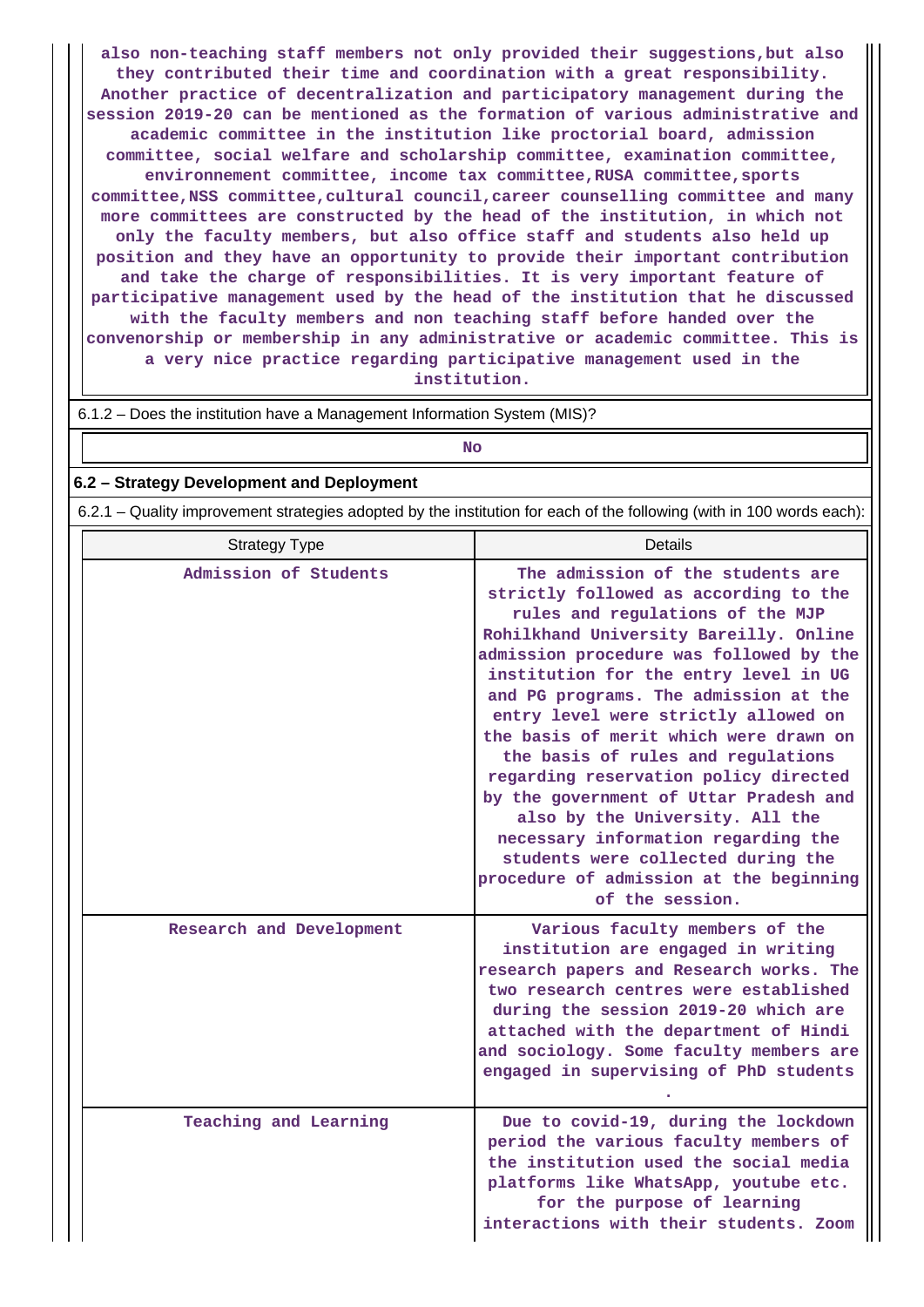|                                                               | meetings, Google meet etc. are also<br>used for the above purpose. Before the<br>lockdown, the various faculty members<br>used not only black and white board<br>traditional methods for teaching and<br>learning, but they also used modern ICT<br>techniques like smart boards and use of<br>LED projectors in their teaching and<br>learning.                                                                                                                                                                                                                                                                                                                                                                                       |
|---------------------------------------------------------------|----------------------------------------------------------------------------------------------------------------------------------------------------------------------------------------------------------------------------------------------------------------------------------------------------------------------------------------------------------------------------------------------------------------------------------------------------------------------------------------------------------------------------------------------------------------------------------------------------------------------------------------------------------------------------------------------------------------------------------------|
| Curriculum Development                                        | The curriculum is designed by the<br>parent University of the institution.<br>Dr. Ram Manohar Lohiya Government<br>Degree College, aonla is an affiliated<br>college of Mahatma Jyotiba Phule<br>Rohilkhand University, Bareilly and the<br>syllabus of various subjects are<br>provided by the above University. So<br>the main role of Curriculum development<br>in regard to design the curriculum, is<br>of the university. But the institution<br>tries its best to provide the basic<br>requirements and feelings of the<br>syllabus to the students of the<br>institution. Running of proper classes,<br>completion of the syllabus, guest<br>lectures and sometimes remedial classes<br>were arranged in whole of the session. |
| Library, ICT and Physical<br>Infrastructure / Instrumentation | The institution has a library with<br>sufficient books. The automation of<br>library has been partially completed<br>under the scheme of RUSA. Sufficient<br>furniture, drinking water, proper<br>lighting and other infrastructure<br>facilities are available in the<br>institution for quality learnings. For<br>smart classrooms, a computer lab and<br>ICT enabled seminar hall, were<br>developed during the last session which<br>are actively used by the institution<br>for quality education to the students.                                                                                                                                                                                                                |

# 6.2.2 – Implementation of e-governance in areas of operations:

| E-governace area         | Details                                                                                                                                                                                                                                                                                                                                                                                                                                                                                                                                |
|--------------------------|----------------------------------------------------------------------------------------------------------------------------------------------------------------------------------------------------------------------------------------------------------------------------------------------------------------------------------------------------------------------------------------------------------------------------------------------------------------------------------------------------------------------------------------|
| Planning and Development | Electronic governance or e-governance<br>is the application of IT for delivering<br>government services, exchange of<br>information, communication<br>transactions, integration of various<br>stand-alone systems between government<br>to citizen (G2C), government-to-<br>business (G2B), government-to-<br>government (G2G), government-to-<br>employees. Information and<br>communication technology and tools are<br>used regarding the planning and<br>development process in the institution<br>in a great manner. Actually the |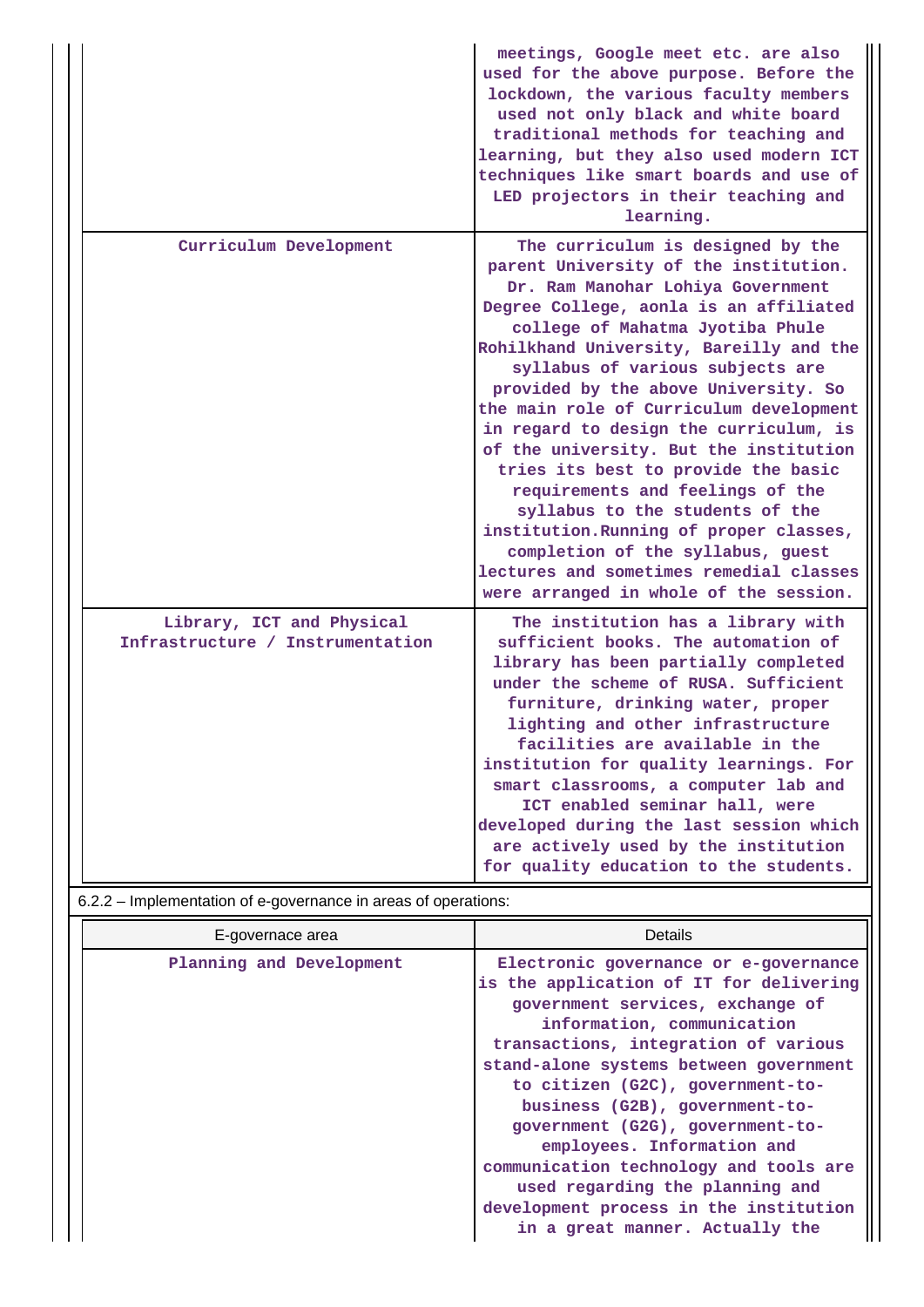|                               | institution functioning is very much<br>influenced by Digital India mission<br>conducted by government of India. As<br>the institution is a a fully government<br>funded institution, the college follows<br>the policies, rules and regulations of<br>government of Uttar Pradesh. Many of<br>the financial, administrative and<br>development related works in the<br>institution are very much performed<br>with the help of e-governance. Manav<br>sampada portal is very important<br>example of the session 2019-20, in<br>which e service books were prepared by<br>the institution as according to the<br>direction of the upper authorities. The<br>process of admission, scholarship,<br>examination and many more development<br>functioning is performed with the help<br>of e-governance. |
|-------------------------------|--------------------------------------------------------------------------------------------------------------------------------------------------------------------------------------------------------------------------------------------------------------------------------------------------------------------------------------------------------------------------------------------------------------------------------------------------------------------------------------------------------------------------------------------------------------------------------------------------------------------------------------------------------------------------------------------------------------------------------------------------------------------------------------------------------|
| Administration                | E governance is used effectively for<br>the administration of the institution.<br>The institution has its dynamic website<br>through which the important information<br>are shared to the students and the<br>guardians. The institution has its own<br>mechanism and necessary tools for<br>receiving important G.Os and rules,<br>regulations and necessary directions<br>from the upper authorities like<br>Directorate of higher education and<br>other authorities. E governance is used<br>in the administration part of the<br>institution. Cctv cameras are used in<br>making the discipline and smooth<br>running of the institution.                                                                                                                                                         |
| Finance and Accounts          | Public finance management system (PFMS<br>) is used in the institution for<br>financial transactions regarding the<br>purchase of various equipments in the<br>institution. Government electronic<br>market (GEM) is also used for the<br>selection of the necessary purchasing<br>with minimum price and high quality of<br>the equipments. Budget is received<br>through the online mode from the the<br>authorities and the salary to the staff<br>members is also disbursed through<br>online mode.                                                                                                                                                                                                                                                                                                |
| Student Admission and Support | At the entry level in UG and PG<br>programs, the institution is used<br>online admission process as according<br>to the direction of the university, in<br>which the students are admitted to the<br>institution on the basis of merit.<br>Merit lists were prepared by the<br>college committees and and it is shown                                                                                                                                                                                                                                                                                                                                                                                                                                                                                  |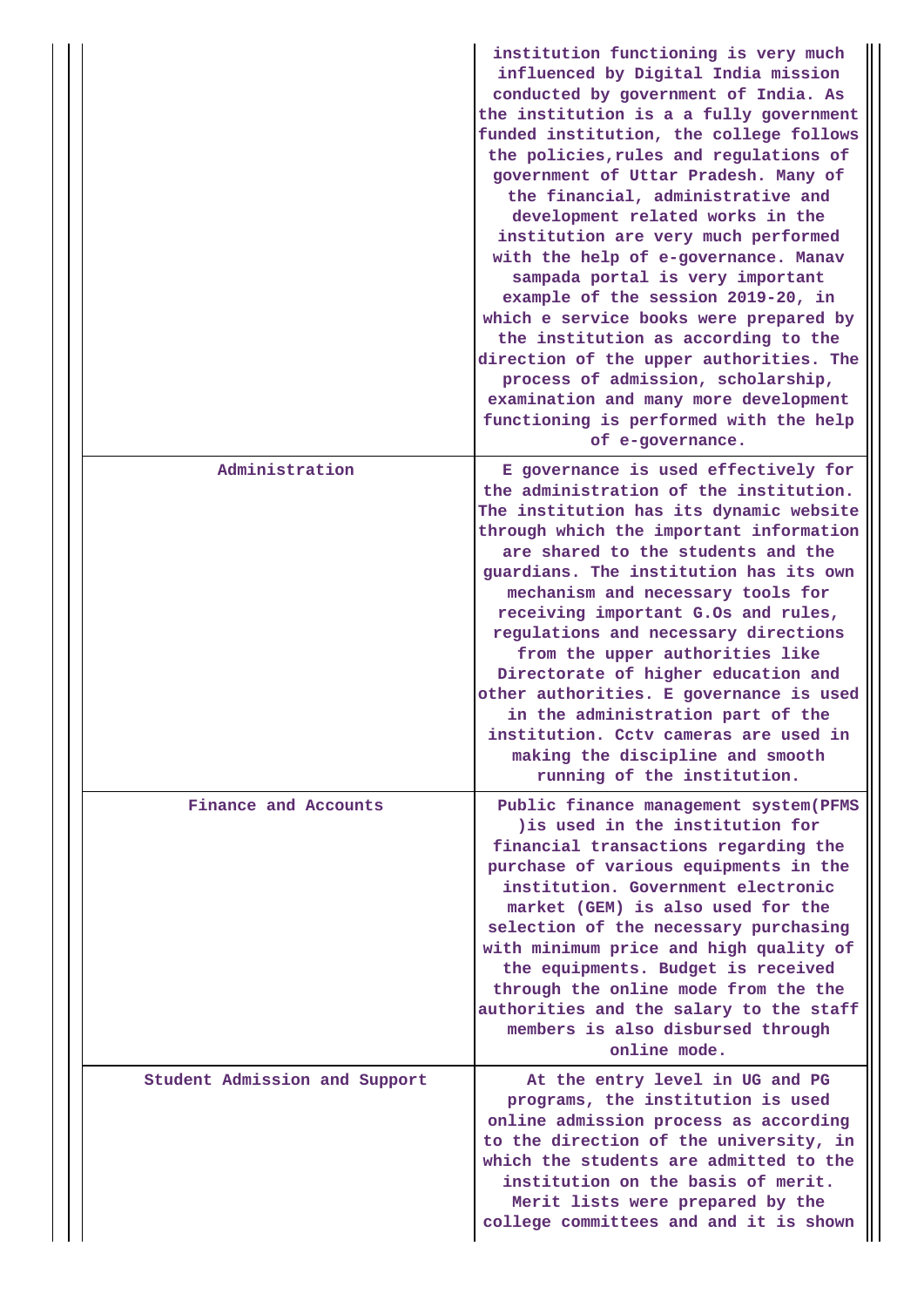|                                                                                                                                                         | to the website of the institution as<br>well as on the notice board of the<br>institution. For students support<br>during the session, the institution is<br>used e governance like the important<br>notices are shared to the college<br>website.                                                                                                                                                                                                                                                                                                                                                                                                                                                                                                                                                                                                                                    |  |  |  |
|---------------------------------------------------------------------------------------------------------------------------------------------------------|---------------------------------------------------------------------------------------------------------------------------------------------------------------------------------------------------------------------------------------------------------------------------------------------------------------------------------------------------------------------------------------------------------------------------------------------------------------------------------------------------------------------------------------------------------------------------------------------------------------------------------------------------------------------------------------------------------------------------------------------------------------------------------------------------------------------------------------------------------------------------------------|--|--|--|
| Examination                                                                                                                                             | The institution sufficiently adopted<br>the process of e-governance regarding<br>the process of examinations. The<br>institution receives necessary<br>information and regulations regarding<br>examinations through online mod. Not<br>only the faculty members but also the<br>students are benefited with the the<br>website of the university regarding the<br>examination schedule, examination forms<br>information and many other issues<br>related to examinations. Results are<br>also declared on the website of the<br>university and the students got their<br>results and marksheets from the<br>university website. Online marksheets<br>are also available on the university<br>website and the students received their<br>first year and second year marksheets<br>from the university website. The<br>college receives the nominal roll list<br>from the university. |  |  |  |
| 6.3 - Faculty Empowerment Strategies                                                                                                                    |                                                                                                                                                                                                                                                                                                                                                                                                                                                                                                                                                                                                                                                                                                                                                                                                                                                                                       |  |  |  |
| 6.3.1 – Teachers provided with financial support to attend conferences / workshops and towards membership fee<br>of professional bodies during the year |                                                                                                                                                                                                                                                                                                                                                                                                                                                                                                                                                                                                                                                                                                                                                                                                                                                                                       |  |  |  |

| Year              | Name of Teacher | Name of conference/<br>workshop attended<br>for which financial<br>support provided | Name of the<br>professional body for<br>which membership<br>fee is provided | Amount of support |  |  |  |  |
|-------------------|-----------------|-------------------------------------------------------------------------------------|-----------------------------------------------------------------------------|-------------------|--|--|--|--|
| 2020              | Nil             | Nil                                                                                 | Nil                                                                         | Nill              |  |  |  |  |
| No file uploaded. |                 |                                                                                     |                                                                             |                   |  |  |  |  |

 6.3.2 – Number of professional development / administrative training programmes organized by the College for teaching and non teaching staff during the year

| Year              | Title of the<br>professional<br>development<br>programme<br>organised for<br>teaching staff | Title of the<br>administrative<br>training<br>programme<br>organised for<br>non-teaching<br>staff | From date  | To Date    | Number of<br>participants<br>(Teaching<br>staff) | Number of<br>participants<br>(non-teaching<br>staff) |  |
|-------------------|---------------------------------------------------------------------------------------------|---------------------------------------------------------------------------------------------------|------------|------------|--------------------------------------------------|------------------------------------------------------|--|
| 2020              | <b>ONLINE</b><br><b>ONE DAY</b><br><b>NATIONAL</b><br><b>WEBINAR</b>                        | Nil                                                                                               | 28/06/2020 | 28/06/2020 | 8                                                | 3                                                    |  |
| No file uploaded. |                                                                                             |                                                                                                   |            |            |                                                  |                                                      |  |

6.3.3 – No. of teachers attending professional development programmes, viz., Orientation Programme, Refresher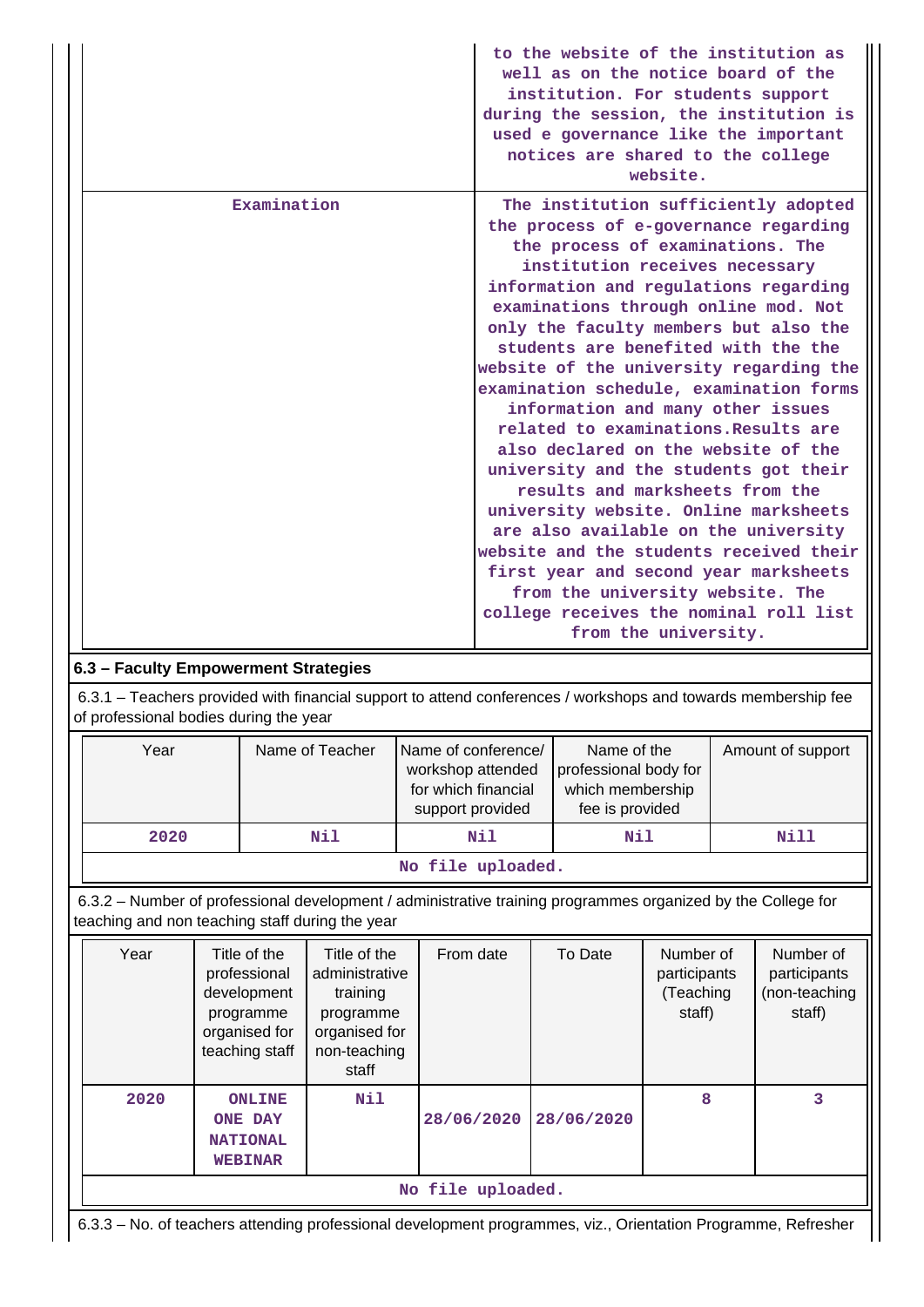| To date<br>Duration<br>Title of the<br>Number of teachers<br>From Date<br>professional<br>who attended<br>development<br>programme<br>Online<br>$\overline{2}$<br>09/08/2020<br>07<br>03/08/2020<br>National<br>workshop on<br>NAAC : Seven<br><b>Assessment</b><br>Criteria<br>$\overline{2}$<br>04/07/2020<br>10/07/2020<br>07<br>07 days<br>Faculty<br>Development<br>Programme<br>No file uploaded.<br>6.3.4 - Faculty and Staff recruitment (no. for permanent recruitment):<br>Teaching<br>Non-teaching<br><b>Full Time</b><br>Permanent<br><b>Full Time</b><br>Permanent<br>Nill<br>Nill<br><b>Nill</b><br>Nill<br>$6.3.5$ – Welfare schemes for<br>Teaching<br>Non-teaching<br><b>Students</b><br>0<br>0<br>0<br>6.4 - Financial Management and Resource Mobilization<br>6.4.1 - Institution conducts internal and external financial audits regularly (with in 100 words each)<br>Regular External financial audit is conducted as according to the direction of<br>the upper authorities. A team was visited to the institution in the month of<br>May 2019 and all the official documents like laser book, bill vouchers, GPF<br>pass books and other documents were audited by the audit team.<br>6.4.2 - Funds / Grants received from management, non-government bodies, individuals, philanthropies during the<br>year(not covered in Criterion III)<br>Funds/ Grnats received in Rs.<br>Name of the non government<br>Purpose<br>funding agencies /individuals<br>Nil<br>0<br>Nil<br>No file uploaded.<br>6.4.3 - Total corpus fund generated<br>0<br>6.5 - Internal Quality Assurance System<br>6.5.1 - Whether Academic and Administrative Audit (AAA) has been done?<br>External<br>Internal<br><b>Audit Type</b><br>Yes/No<br>Yes/No<br>Authority<br>Agency | Course, Short Term Course, Faculty Development Programmes during the year |    |  |     |  |    |     |
|--------------------------------------------------------------------------------------------------------------------------------------------------------------------------------------------------------------------------------------------------------------------------------------------------------------------------------------------------------------------------------------------------------------------------------------------------------------------------------------------------------------------------------------------------------------------------------------------------------------------------------------------------------------------------------------------------------------------------------------------------------------------------------------------------------------------------------------------------------------------------------------------------------------------------------------------------------------------------------------------------------------------------------------------------------------------------------------------------------------------------------------------------------------------------------------------------------------------------------------------------------------------------------------------------------------------------------------------------------------------------------------------------------------------------------------------------------------------------------------------------------------------------------------------------------------------------------------------------------------------------------------------------------------------------------------------------------------------------------------------------------------------------------|---------------------------------------------------------------------------|----|--|-----|--|----|-----|
|                                                                                                                                                                                                                                                                                                                                                                                                                                                                                                                                                                                                                                                                                                                                                                                                                                                                                                                                                                                                                                                                                                                                                                                                                                                                                                                                                                                                                                                                                                                                                                                                                                                                                                                                                                                |                                                                           |    |  |     |  |    |     |
|                                                                                                                                                                                                                                                                                                                                                                                                                                                                                                                                                                                                                                                                                                                                                                                                                                                                                                                                                                                                                                                                                                                                                                                                                                                                                                                                                                                                                                                                                                                                                                                                                                                                                                                                                                                |                                                                           |    |  |     |  |    |     |
|                                                                                                                                                                                                                                                                                                                                                                                                                                                                                                                                                                                                                                                                                                                                                                                                                                                                                                                                                                                                                                                                                                                                                                                                                                                                                                                                                                                                                                                                                                                                                                                                                                                                                                                                                                                |                                                                           |    |  |     |  |    |     |
|                                                                                                                                                                                                                                                                                                                                                                                                                                                                                                                                                                                                                                                                                                                                                                                                                                                                                                                                                                                                                                                                                                                                                                                                                                                                                                                                                                                                                                                                                                                                                                                                                                                                                                                                                                                |                                                                           |    |  |     |  |    |     |
|                                                                                                                                                                                                                                                                                                                                                                                                                                                                                                                                                                                                                                                                                                                                                                                                                                                                                                                                                                                                                                                                                                                                                                                                                                                                                                                                                                                                                                                                                                                                                                                                                                                                                                                                                                                |                                                                           |    |  |     |  |    |     |
|                                                                                                                                                                                                                                                                                                                                                                                                                                                                                                                                                                                                                                                                                                                                                                                                                                                                                                                                                                                                                                                                                                                                                                                                                                                                                                                                                                                                                                                                                                                                                                                                                                                                                                                                                                                |                                                                           |    |  |     |  |    |     |
|                                                                                                                                                                                                                                                                                                                                                                                                                                                                                                                                                                                                                                                                                                                                                                                                                                                                                                                                                                                                                                                                                                                                                                                                                                                                                                                                                                                                                                                                                                                                                                                                                                                                                                                                                                                |                                                                           |    |  |     |  |    |     |
|                                                                                                                                                                                                                                                                                                                                                                                                                                                                                                                                                                                                                                                                                                                                                                                                                                                                                                                                                                                                                                                                                                                                                                                                                                                                                                                                                                                                                                                                                                                                                                                                                                                                                                                                                                                |                                                                           |    |  |     |  |    |     |
|                                                                                                                                                                                                                                                                                                                                                                                                                                                                                                                                                                                                                                                                                                                                                                                                                                                                                                                                                                                                                                                                                                                                                                                                                                                                                                                                                                                                                                                                                                                                                                                                                                                                                                                                                                                |                                                                           |    |  |     |  |    |     |
|                                                                                                                                                                                                                                                                                                                                                                                                                                                                                                                                                                                                                                                                                                                                                                                                                                                                                                                                                                                                                                                                                                                                                                                                                                                                                                                                                                                                                                                                                                                                                                                                                                                                                                                                                                                |                                                                           |    |  |     |  |    |     |
|                                                                                                                                                                                                                                                                                                                                                                                                                                                                                                                                                                                                                                                                                                                                                                                                                                                                                                                                                                                                                                                                                                                                                                                                                                                                                                                                                                                                                                                                                                                                                                                                                                                                                                                                                                                |                                                                           |    |  |     |  |    |     |
|                                                                                                                                                                                                                                                                                                                                                                                                                                                                                                                                                                                                                                                                                                                                                                                                                                                                                                                                                                                                                                                                                                                                                                                                                                                                                                                                                                                                                                                                                                                                                                                                                                                                                                                                                                                |                                                                           |    |  |     |  |    |     |
|                                                                                                                                                                                                                                                                                                                                                                                                                                                                                                                                                                                                                                                                                                                                                                                                                                                                                                                                                                                                                                                                                                                                                                                                                                                                                                                                                                                                                                                                                                                                                                                                                                                                                                                                                                                |                                                                           |    |  |     |  |    |     |
|                                                                                                                                                                                                                                                                                                                                                                                                                                                                                                                                                                                                                                                                                                                                                                                                                                                                                                                                                                                                                                                                                                                                                                                                                                                                                                                                                                                                                                                                                                                                                                                                                                                                                                                                                                                |                                                                           |    |  |     |  |    |     |
|                                                                                                                                                                                                                                                                                                                                                                                                                                                                                                                                                                                                                                                                                                                                                                                                                                                                                                                                                                                                                                                                                                                                                                                                                                                                                                                                                                                                                                                                                                                                                                                                                                                                                                                                                                                |                                                                           |    |  |     |  |    |     |
|                                                                                                                                                                                                                                                                                                                                                                                                                                                                                                                                                                                                                                                                                                                                                                                                                                                                                                                                                                                                                                                                                                                                                                                                                                                                                                                                                                                                                                                                                                                                                                                                                                                                                                                                                                                |                                                                           |    |  |     |  |    |     |
|                                                                                                                                                                                                                                                                                                                                                                                                                                                                                                                                                                                                                                                                                                                                                                                                                                                                                                                                                                                                                                                                                                                                                                                                                                                                                                                                                                                                                                                                                                                                                                                                                                                                                                                                                                                |                                                                           |    |  |     |  |    |     |
|                                                                                                                                                                                                                                                                                                                                                                                                                                                                                                                                                                                                                                                                                                                                                                                                                                                                                                                                                                                                                                                                                                                                                                                                                                                                                                                                                                                                                                                                                                                                                                                                                                                                                                                                                                                |                                                                           |    |  |     |  |    |     |
|                                                                                                                                                                                                                                                                                                                                                                                                                                                                                                                                                                                                                                                                                                                                                                                                                                                                                                                                                                                                                                                                                                                                                                                                                                                                                                                                                                                                                                                                                                                                                                                                                                                                                                                                                                                |                                                                           |    |  |     |  |    |     |
|                                                                                                                                                                                                                                                                                                                                                                                                                                                                                                                                                                                                                                                                                                                                                                                                                                                                                                                                                                                                                                                                                                                                                                                                                                                                                                                                                                                                                                                                                                                                                                                                                                                                                                                                                                                |                                                                           |    |  |     |  |    |     |
|                                                                                                                                                                                                                                                                                                                                                                                                                                                                                                                                                                                                                                                                                                                                                                                                                                                                                                                                                                                                                                                                                                                                                                                                                                                                                                                                                                                                                                                                                                                                                                                                                                                                                                                                                                                |                                                                           |    |  |     |  |    |     |
|                                                                                                                                                                                                                                                                                                                                                                                                                                                                                                                                                                                                                                                                                                                                                                                                                                                                                                                                                                                                                                                                                                                                                                                                                                                                                                                                                                                                                                                                                                                                                                                                                                                                                                                                                                                |                                                                           |    |  |     |  |    |     |
|                                                                                                                                                                                                                                                                                                                                                                                                                                                                                                                                                                                                                                                                                                                                                                                                                                                                                                                                                                                                                                                                                                                                                                                                                                                                                                                                                                                                                                                                                                                                                                                                                                                                                                                                                                                |                                                                           |    |  |     |  |    |     |
|                                                                                                                                                                                                                                                                                                                                                                                                                                                                                                                                                                                                                                                                                                                                                                                                                                                                                                                                                                                                                                                                                                                                                                                                                                                                                                                                                                                                                                                                                                                                                                                                                                                                                                                                                                                |                                                                           |    |  |     |  |    |     |
|                                                                                                                                                                                                                                                                                                                                                                                                                                                                                                                                                                                                                                                                                                                                                                                                                                                                                                                                                                                                                                                                                                                                                                                                                                                                                                                                                                                                                                                                                                                                                                                                                                                                                                                                                                                | Academic                                                                  | No |  | Nil |  | No | Nil |
| Administrative<br>Nil<br>Yes<br>Dept<br>No                                                                                                                                                                                                                                                                                                                                                                                                                                                                                                                                                                                                                                                                                                                                                                                                                                                                                                                                                                                                                                                                                                                                                                                                                                                                                                                                                                                                                                                                                                                                                                                                                                                                                                                                     |                                                                           |    |  |     |  |    |     |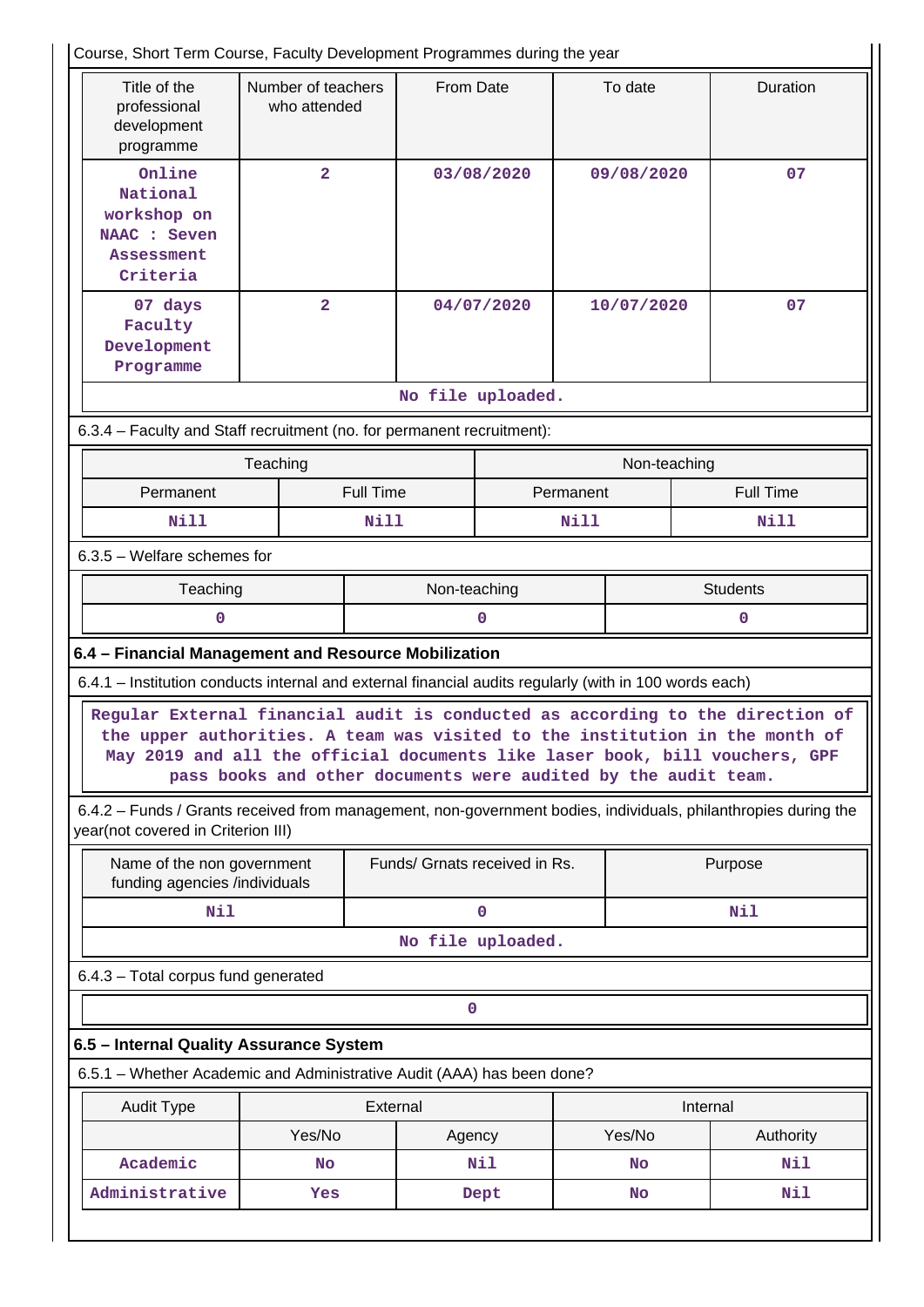6.5.2 – Activities and support from the Parent – Teacher Association (at least three)

 **1.Two meetings were organised with the parents for receiving their suggestions and feedback. 2.Parents teachers association ussually invite the parents if any student create some in discipline behaviour in the institution. 3. Association invited the parents on special occasions in the institution like annual function, youth festival, annual sports day etc. Association also requested to the guardians to cooperate the institution regarding discipline, co-curricular and extracurricular activities and also for participating their wards in various activities organised in the institution.**

6.5.3 – Development programmes for support staff (at least three)

 **02 yoga practice workshops were organised for support staff as well for students also. It is very useful for better health and mental peace for everyone.A Hemoglobin level check up camp was organised in the institution, in which staff members were also participated in this camp and have benefited from the haemoglobin camp check up.**

6.5.4 – Post Accreditation initiative(s) (mention at least three)

 **The institution was accredited by NAAC on February 2017. The peer team provided a report to the institution, in which they provided many suggestions to the institution regarding quality enhancement. The institution is continuously trying its best efforts regarding the suggestions of peer team. The following are some initiatives taken by the institution after accreditation during the session- smart classes are introduced and Are using for teaching and learnings. LED projectors, smart boards etc. are using for teaching learning purpose after accreditation. A computer lab with smart equipments with more than 15 desktops,**

**LED projectors,computer tables and other necessary accessories and equipments,is established and is using in learning of computer knowledge and trainings to the students. An auditorium with smart facilities, is established in the institution after the accreditation. This auditorium is equipped with 65 inch TFT smart multimedia board, smart podium, proper lighting, proper seating arrangements means sofas and furniture like chairs and carpets. It improves the quality in organising of conferences and seminars and other programs conducted in the institution.**

6.5.5 – Internal Quality Assurance System Details

| a) Submission of Data for AISHE portal | Yes |
|----------------------------------------|-----|
| b) Participation in NIRF               | No  |
| c)ISO certification                    | No  |
| d)NBA or any other quality audit       | No  |

6.5.6 – Number of Quality Initiatives undertaken during the year

| Year | Name of quality<br>initiative by IQAC                 | Date of<br>conducting IQAC | <b>Duration From</b> | Duration To | Number of<br>participants |  |
|------|-------------------------------------------------------|----------------------------|----------------------|-------------|---------------------------|--|
| 2019 | Meeting<br>conducted<br>for<br>reformation<br>of IQAC | 30/07/2019                 | 30/07/2019           | 30/07/2019  | 8                         |  |
| 2019 | Meeting<br>conducted<br>for<br>preparing<br>annual    | 06/09/2019                 | 06/09/2019           | 06/09/2019  | 8                         |  |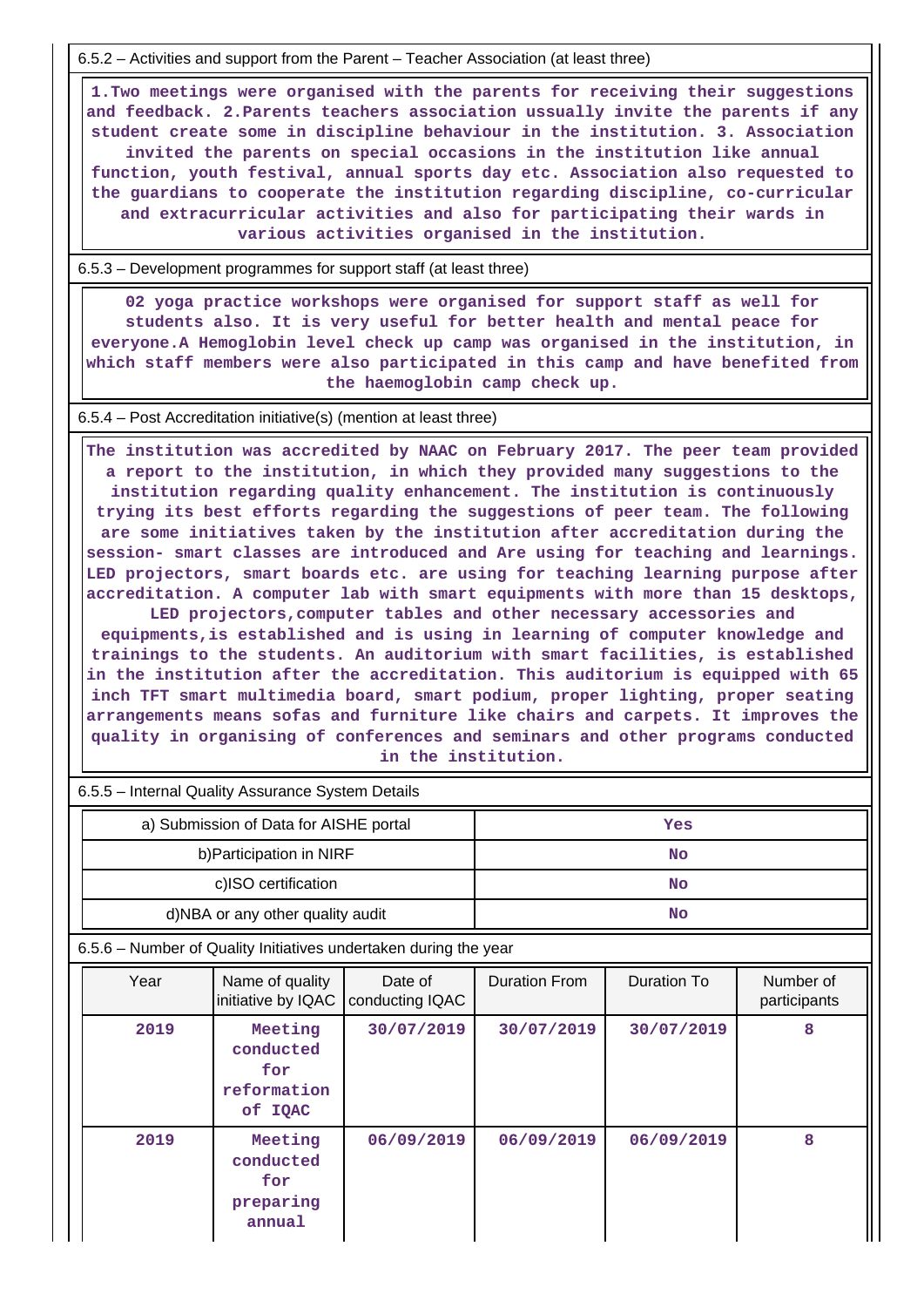|                                                                                                                      | working plan                                                                                                                                                                                     |                         |            |            |                   |                        |                         |                            |      |                                                     |  |
|----------------------------------------------------------------------------------------------------------------------|--------------------------------------------------------------------------------------------------------------------------------------------------------------------------------------------------|-------------------------|------------|------------|-------------------|------------------------|-------------------------|----------------------------|------|-----------------------------------------------------|--|
| 2019                                                                                                                 | Workshop<br>on UGC<br>NET/JRF                                                                                                                                                                    |                         | 14/11/2019 |            | 14/11/2019        |                        | 14/11/2019              |                            | 70   |                                                     |  |
| 2019                                                                                                                 | A meeting<br>conducted to<br>review the<br>current<br>session<br>annual plan                                                                                                                     |                         | 14/12/2019 |            | 14/12/2019        |                        |                         | 14/12/2019                 |      | 8                                                   |  |
| 2020                                                                                                                 | training<br>workshop                                                                                                                                                                             | Computer                |            | 14/02/2020 | 14/02/2020        |                        |                         | 14/02/2020                 | 80   |                                                     |  |
|                                                                                                                      |                                                                                                                                                                                                  |                         |            |            | No file uploaded. |                        |                         |                            |      |                                                     |  |
| <b>CRITERION VII - INSTITUTIONAL VALUES AND BEST PRACTICES</b>                                                       |                                                                                                                                                                                                  |                         |            |            |                   |                        |                         |                            |      |                                                     |  |
| 7.1 - Institutional Values and Social Responsibilities                                                               |                                                                                                                                                                                                  |                         |            |            |                   |                        |                         |                            |      |                                                     |  |
| 7.1.1 - Gender Equity (Number of gender equity promotion programmes organized by the institution during the<br>year) |                                                                                                                                                                                                  |                         |            |            |                   |                        |                         |                            |      |                                                     |  |
| Title of the<br>programme                                                                                            |                                                                                                                                                                                                  | Period from             |            | Period To  |                   | Number of Participants |                         |                            |      |                                                     |  |
|                                                                                                                      |                                                                                                                                                                                                  |                         |            |            |                   | Female                 |                         |                            | Male |                                                     |  |
| Women                                                                                                                | Seminar on<br>19/09/2019<br>Empowerment                                                                                                                                                          |                         |            | 19/09/2019 |                   |                        | 35                      |                            |      | 27                                                  |  |
| padhao "                                                                                                             | Role play on<br>04/12/2019<br>the theme "Beti<br>bachao, beti                                                                                                                                    |                         |            | 04/12/2019 |                   |                        | 5                       |                            |      | $\overline{a}$                                      |  |
| 7.1.2 - Environmental Consciousness and Sustainability/Alternate Energy initiatives such as:                         |                                                                                                                                                                                                  |                         |            |            |                   |                        |                         |                            |      |                                                     |  |
|                                                                                                                      | Percentage of power requirement of the University met by the renewable energy sources                                                                                                            |                         |            |            |                   |                        |                         |                            |      |                                                     |  |
| The institution regularly organised Environmental consciousness programmes and                                       | activities such as Plastic free India mission, Swacchhta Abhigyan etc.                                                                                                                           |                         |            |            |                   |                        |                         |                            |      |                                                     |  |
| 7.1.3 - Differently abled (Divyangjan) friendliness                                                                  |                                                                                                                                                                                                  |                         |            |            |                   |                        |                         |                            |      |                                                     |  |
|                                                                                                                      | Item facilities                                                                                                                                                                                  |                         |            | Yes/No     |                   |                        | Number of beneficiaries |                            |      |                                                     |  |
|                                                                                                                      | Physical facilities                                                                                                                                                                              |                         |            | Yes        |                   |                        | 5                       |                            |      |                                                     |  |
| Ramp/Rails                                                                                                           |                                                                                                                                                                                                  |                         |            | Yes        |                   |                        | 5.                      |                            |      |                                                     |  |
|                                                                                                                      | <b>Rest Rooms</b>                                                                                                                                                                                |                         |            | Yes        | 5                 |                        |                         |                            |      |                                                     |  |
| 7.1.4 - Inclusion and Situatedness                                                                                   |                                                                                                                                                                                                  |                         |            |            |                   |                        |                         |                            |      |                                                     |  |
| Year                                                                                                                 | Number of<br>Number of<br>initiatives to<br>initiatives<br>address<br>taken to<br>locational<br>engage with<br>advantages<br>and<br>and disadva<br>contribute to<br>local<br>ntages<br>community |                         |            | Date       | Duration          |                        | Name of<br>initiative   | <b>Issues</b><br>addressed |      | Number of<br>participating<br>students<br>and staff |  |
| 2020                                                                                                                 | $\overline{a}$                                                                                                                                                                                   | $\overline{\mathbf{2}}$ |            | 25/01/2    | $\mathbf{1}$      |                        | Voters                  | Voters                     |      | 50                                                  |  |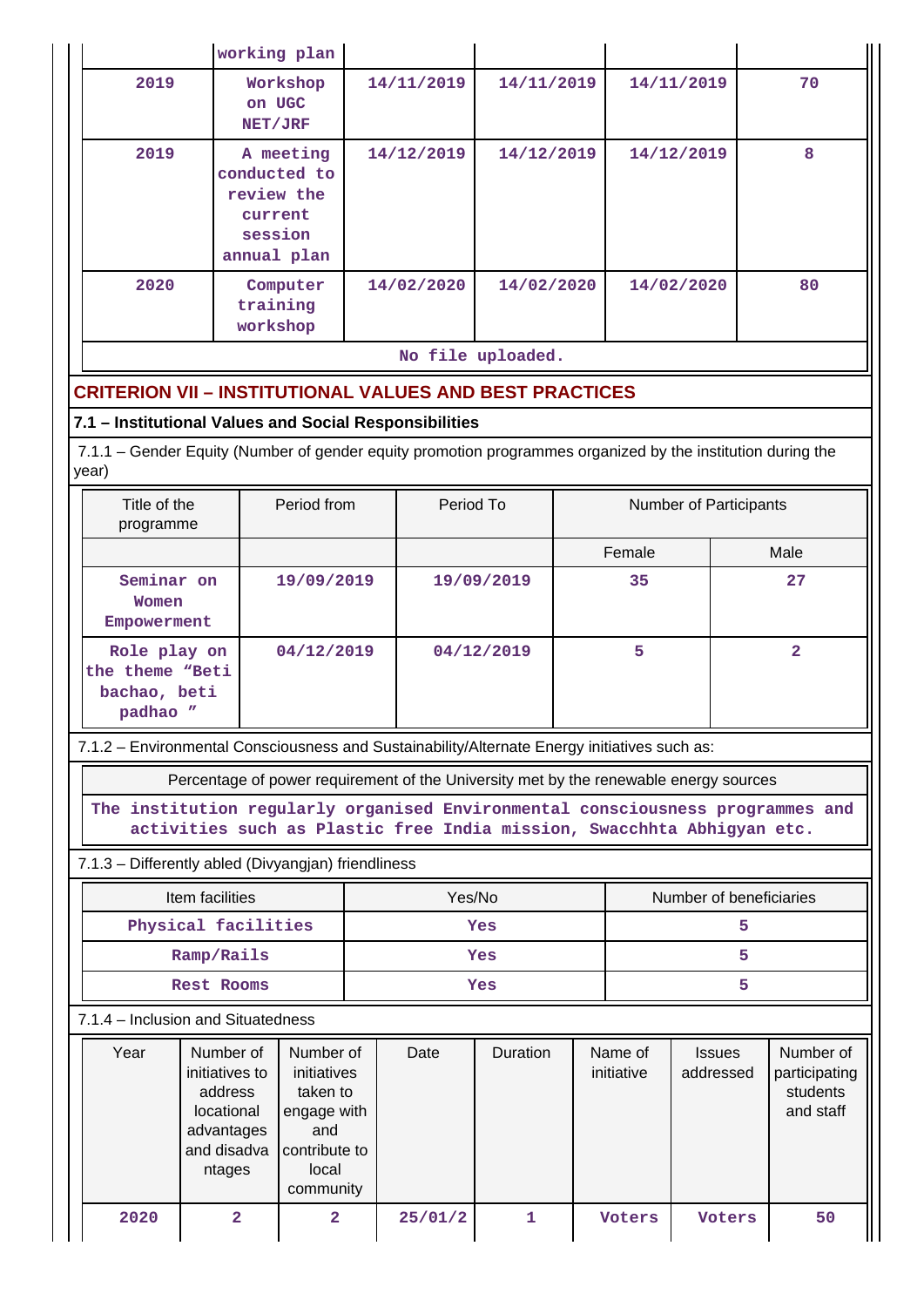|                                                                                                                                                                                                                                                                                       |                                                              |              |                | 020                  |              | <b>Awareness Awareness</b><br>Rally   |                        |                                   |    |  |  |
|---------------------------------------------------------------------------------------------------------------------------------------------------------------------------------------------------------------------------------------------------------------------------------------|--------------------------------------------------------------|--------------|----------------|----------------------|--------------|---------------------------------------|------------------------|-----------------------------------|----|--|--|
| 2019                                                                                                                                                                                                                                                                                  | $\mathbf{1}$                                                 | $\mathbf{1}$ | 21/11/2<br>019 |                      | $\mathbf{1}$ | Plastic<br>free<br>India<br>movement  |                        | Hazardous<br>оf<br>Plastic<br>use | 55 |  |  |
| 2019                                                                                                                                                                                                                                                                                  | $\mathbf{1}$                                                 | 1            |                | 26/11/2<br>020       | $\mathbf{1}$ | Camp<br>for Hemog<br>lobin<br>testing |                        | Health<br>issues                  | 45 |  |  |
|                                                                                                                                                                                                                                                                                       | No file uploaded.                                            |              |                |                      |              |                                       |                        |                                   |    |  |  |
| 7.1.5 - Human Values and Professional Ethics Code of conduct (handbooks) for various stakeholders                                                                                                                                                                                     |                                                              |              |                |                      |              |                                       |                        |                                   |    |  |  |
|                                                                                                                                                                                                                                                                                       | <b>Title</b>                                                 |              |                | Date of publication  |              |                                       |                        | Follow up(max 100 words)          |    |  |  |
|                                                                                                                                                                                                                                                                                       | Nil                                                          |              |                |                      | 01/07/2019   |                                       |                        | Nil                               |    |  |  |
| 7.1.6 - Activities conducted for promotion of universal Values and Ethics                                                                                                                                                                                                             |                                                              |              |                |                      |              |                                       |                        |                                   |    |  |  |
| Activity                                                                                                                                                                                                                                                                              |                                                              |              |                | <b>Duration From</b> | Duration To  |                                       | Number of participants |                                   |    |  |  |
|                                                                                                                                                                                                                                                                                       | Organised<br>Teachers day                                    |              |                | 05/09/2019           |              |                                       | 05/09/2019             | 80                                |    |  |  |
|                                                                                                                                                                                                                                                                                       | Seminar on Women<br>Empowerment                              |              | 19/09/2019     |                      |              | 19/09/2019                            |                        |                                   | 62 |  |  |
|                                                                                                                                                                                                                                                                                       | Participated in<br>mission Fit India                         |              | 17/10/2019     |                      |              | 17/10/2019                            |                        |                                   | 75 |  |  |
| Seminar on Human<br>Rights                                                                                                                                                                                                                                                            |                                                              | 10/12/2019   |                |                      | 10/12/2019   |                                       |                        | 60                                |    |  |  |
| Seminar on<br>Communal Harmony                                                                                                                                                                                                                                                        | 19/11/2019                                                   |              |                | 19/11/2019           |              |                                       | 70                     |                                   |    |  |  |
| Environment<br>awareness Rally                                                                                                                                                                                                                                                        | 07/02/2020                                                   |              |                | 07/02/2020           |              |                                       | 100                    |                                   |    |  |  |
|                                                                                                                                                                                                                                                                                       | Awareness program<br>08/02/2020<br>for Water<br>conservation |              |                | 08/02/2020           |              |                                       | 100                    |                                   |    |  |  |
|                                                                                                                                                                                                                                                                                       | 10/02/2020<br>Awareness program<br>for Hygene and<br>Health  |              |                |                      | 10/02/2020   |                                       |                        | 100                               |    |  |  |
| No file uploaded.                                                                                                                                                                                                                                                                     |                                                              |              |                |                      |              |                                       |                        |                                   |    |  |  |
| 7.1.7 – Initiatives taken by the institution to make the campus eco-friendly (at least five)                                                                                                                                                                                          |                                                              |              |                |                      |              |                                       |                        |                                   |    |  |  |
| 1. Swachhata Pakhwara organised by NSS unit of the institution. 2. Awareness<br>program on Health Hygiene 3. Awareness program on Water- Conservation 4.<br>Plastic free India Ralley 5. Plantation on the occasion of Independence Day,<br>Mahatma Ghandhi Jayanti and Teachers day. |                                                              |              |                |                      |              |                                       |                        |                                   |    |  |  |
| 7.2 - Best Practices                                                                                                                                                                                                                                                                  |                                                              |              |                |                      |              |                                       |                        |                                   |    |  |  |

7.2.1 – Describe at least two institutional best practices

 **Best practices Best practice No.1: Title of the practice: Preparation of IQAC Annual Calendar Objective of the practice: Organising Student academic and administrative quality enhancement programs in a planed manner in the institution The Context: A systematic and continuous planning for initiating**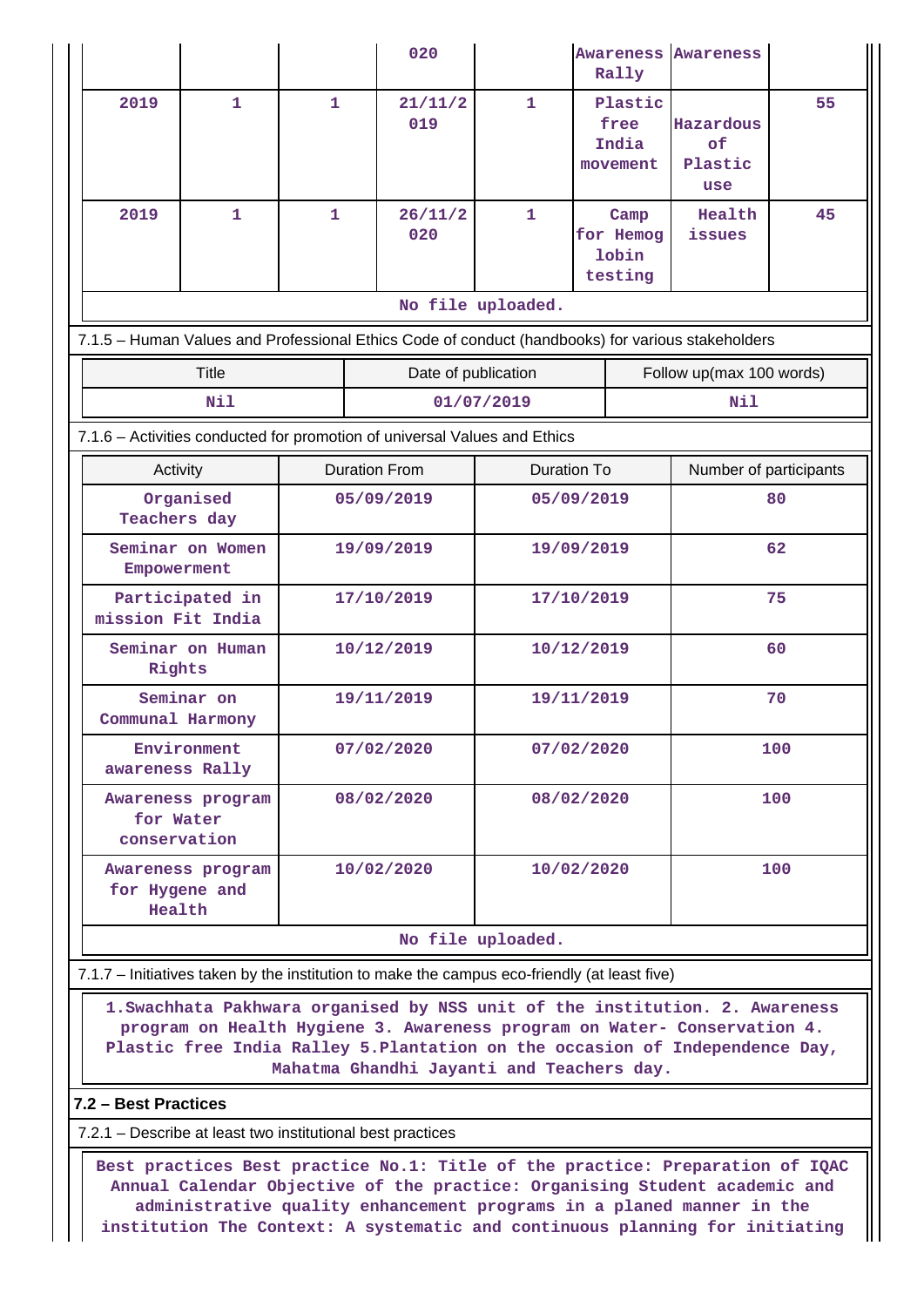**academic and administrative developments in the institution The practice: The internal Quality Assurance cell of the institution prepared the annual calendar for running its events and activities to achieve its goals which was set in the beginning of the session. As according to academic calendar the meetings of IQ AC were organised on the try month basis. So,04 meetings were organised for different purposes and to analyse and discuss the various matters like reformation of IQAC for the session 2019-20, preparation of annual working plan, finalising the annual Quality Assurance report AQAR and reviewing the quality process in the institution. Computer training workshop, seminar on human rights and other activities were organised during the session as according to the above IQAC calendar. This new practice helped very much for a systematic quality upgrading process during the whole session in the Institution. Evidence of success: As according to the annual calendar of IQAC, the working plan of the institution was followed during the session 2019-20 and almost all the initiatives have been taking in the Institution.Most of the goals have achieved in sufficient manner in the institution. Problem encountered: There haven't been felt any serious problem regarding practicing the above practice. Best practice number 2 Title of the practice: Promotion of co-curricular and extracurricular activities Objectives of the practice: For overall development of the students,not only bookish knowledge but also another personality development aspects are also necessary. So,to achieve this goal the institution focus on the promotion of co-curricular and extracurricular activities. The context: There are many dimensions of personality development such as physical fitness,mental strength,ethical and spiritual strength and a better IQ level,are necessary for overall development of the students. The practice: There are various departments and committees which organised various activities and events in which students got the chance to achieve the above strength of their personality.These activities and events are as following: 1 cultural council organised Youth Festival in which many cultural competitions like speech competition,singing competition,Rangoli,Mehndi,cooking,debate competitions were organised during the session. 2- Cultural council also organised many celebrations like celebration of various Jayanti of great personalities and organised various days like Hindi Divas,Manvadhikar Divas and many more days, through which the students not only got the chance to develop wider knowledge regarding the above aspects but also they got the chance to participate in these occasions. 3- Sports department organised many sports events and activities like annual sports meet, Badminton Competition, Chess competition,Table tennis practices etc throughout the session for the purpose of physical and mental fitness of the students. 4- NSS units in the institution conducted many one day camps and a 7 days special camp and other activities not only for community welfare,but also to develop service dimension in the students. 5- Rovers Rangers commeeties also arranged many extra curricular activities like three days special camp regarding the knowledge and training for first aid and emergency management and disaster management system. 5- Evidence of success: Students were participated in all these above activities,events and competitions. They not only participated in it with a great zeal,but also they contributed for conducting and organising of these events 6- problem encountered there have not been felt any serious problem regarding the promotion of these Above co-curricular and extracurricular**

**activities in the Institution.**

 Upload details of two best practices successfully implemented by the institution as per NAAC format in your institution website, provide the link

[http://www.gdcaonla.org/images/best\\_pra.pdf](http://www.gdcaonla.org/images/best_pra.pdf)

**7.3 – Institutional Distinctiveness**

 7.3.1 – Provide the details of the performance of the institution in one area distinctive to its vision, priority and thrust in not more than 500 words